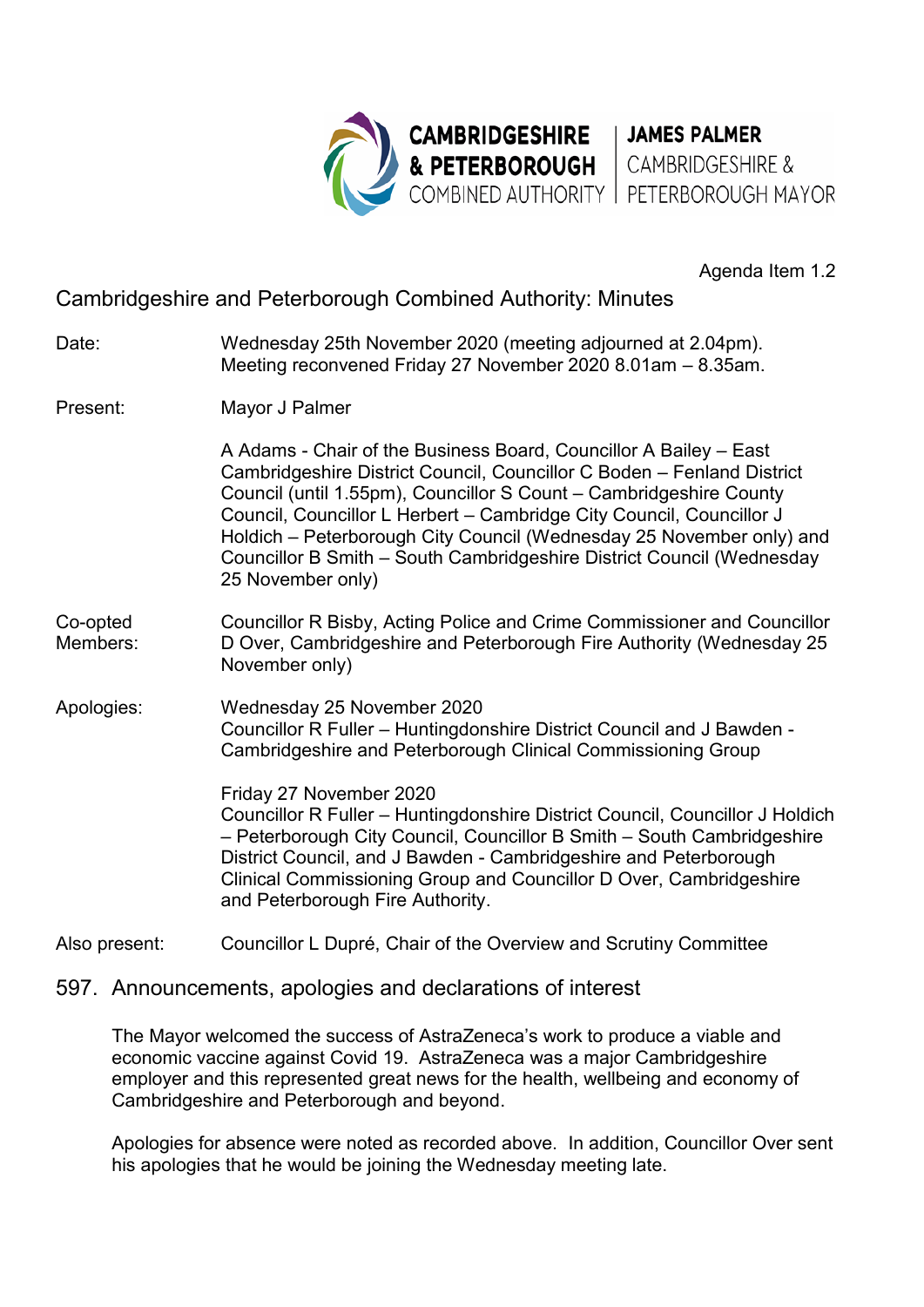Kim Sawyer, Chief Executive, declared an interest in Item 4.1: CAM Special Purpose Vehicle Budget Update and Award of the CAM Conceptual Design Contract as an Interim Director of the Board of the CAM Special Purpose Vehicle. As Ms Sawyer had been appointed to this position by the Combined Authority Board there was no conflict of interest (minute 608 below refers).

#### 598. Minutes of the meeting on 30th September 2020

The minutes of the meeting on 30th September were approved as an accurate record. A copy will be signed by the Mayor when it is practical to do so.

### 599. Petitions

No petitions were received.

#### 600. Public questions

No public questions were received. A number of questions had been received from the Overview and Scrutiny Committee and these were heard under the relevant agenda items. A copy of the questions and responses is attached at Appendix 1.

#### 601. Forward Plan

Councillor Herbert asked for more information about the extraordinary meeting of the Transport and Infrastructure Committee which was proposed for December. The Mayor advised that he wanted to discuss again the CAM Programme Update report which had been on the agenda for the committee meeting on 4 November 2020 but not voted on due to technical issues ahead of the Greater Cambridge Partnership meeting on 10 December 2020 to gain a steer from the Committee.

The Board was advised that Councillor Count had resigned from his role as Lead Member for Investment and Finance. The next iteration of the Forward Plan would reflect this change. The Mayor asked that his thanks to Councillor Count be recorded.

With the consent of the meeting, the Forward Plan dated 13th November 2020 was approved.

# 602. Combined Authority Board and Committee Appointments: November 2020

 The Board was advised that Cambridge City Council had made changes to its substitute member of the Combined Authority Board and membership of the Overview and Scrutiny Committee. These changes had been accepted by the Monitoring Officer under his delegated authority to accept membership changes notified by Board members during the municipal year to ensure a full complement of members and substitute members at public meetings. The Board was also invited to appoint members to the Employment Committee to reflect the revised committee membership agreed at the meeting on 30 September 2020. Board members' nominations had been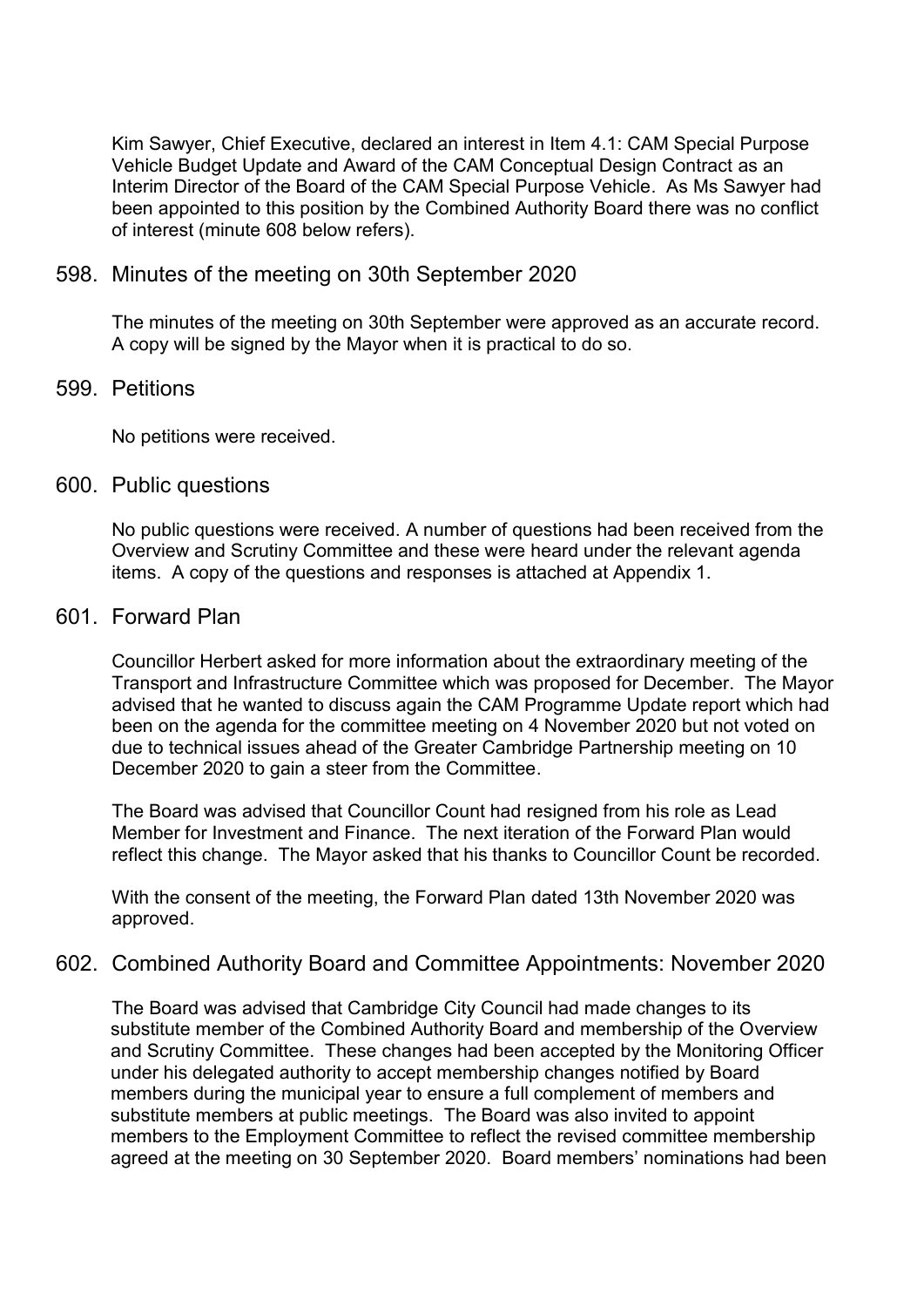published that morning on the Combined Authority website and circulated to all Board members.

The Deputy Monitoring Officer advised of a correction to the voting arrangements for recommendation (d), to nominate and appoint members and substitute members of the Employment Committee. This required a simple majority rather than the two thirds majority stated in the report.

On being proposed by the Mayor, seconded by Councillor Herbert, it was resolved unanimously to:

- a) Note the appointment by Cambridge City Council of Councillor Martin Smart as its substitute member on the Combined Authority Board for the remainder of the municipal year 2020/2021.
- b) Note the appointment by Cambridge City Council of Councillor Mike Davey as one of its members on the Overview and Scrutiny Committee for the remainder of the municipal year 2020/2021.
- c) Note the appointment by Cambridge City Council of Councillor Mike Sargeant as one of its substitute members on the Overview and Scrutiny Committee for the remainder of the municipal year 2020/2021.
- d) Nominate and appoint members and substitute members to the Employment Committee.

# 603. Appointment of Chief Executive Officer (ONE CAM LTD)

The report was withdrawn due to the preferred candidate having accepted a counteroffer from another major transport infrastructure scheme.

The Mayor exercised his discretion as chair to invite Councillor Dupré, Chair of the Overview and Scrutiny Committee, to share the Committee's question on this item. A copy of the question and response is attached at Appendix 1.

# 604. Budget Monitor Report: November 2020

The Board received a report containing an update of the 2020/21 budget position and capital programme as at 30 September 2020. This contained a forecast outturn revenue variance of an underspend of around £2.9M for the year. This was due in the main to a reduction in spend on the Health and Care Sector Work Academy of £2.2m against budget. This underspend would be ring-fenced and carried forward. There had also been underspends on travel costs due to Covid-19. There was an overspend on the corporate budget due to a decrease in interest received on capital balances. The capital budget forecast a favourable variance of £13.2M for the year. This related mainly to the withdrawal of one recipient of local growth funding and this funding would be re-purposed.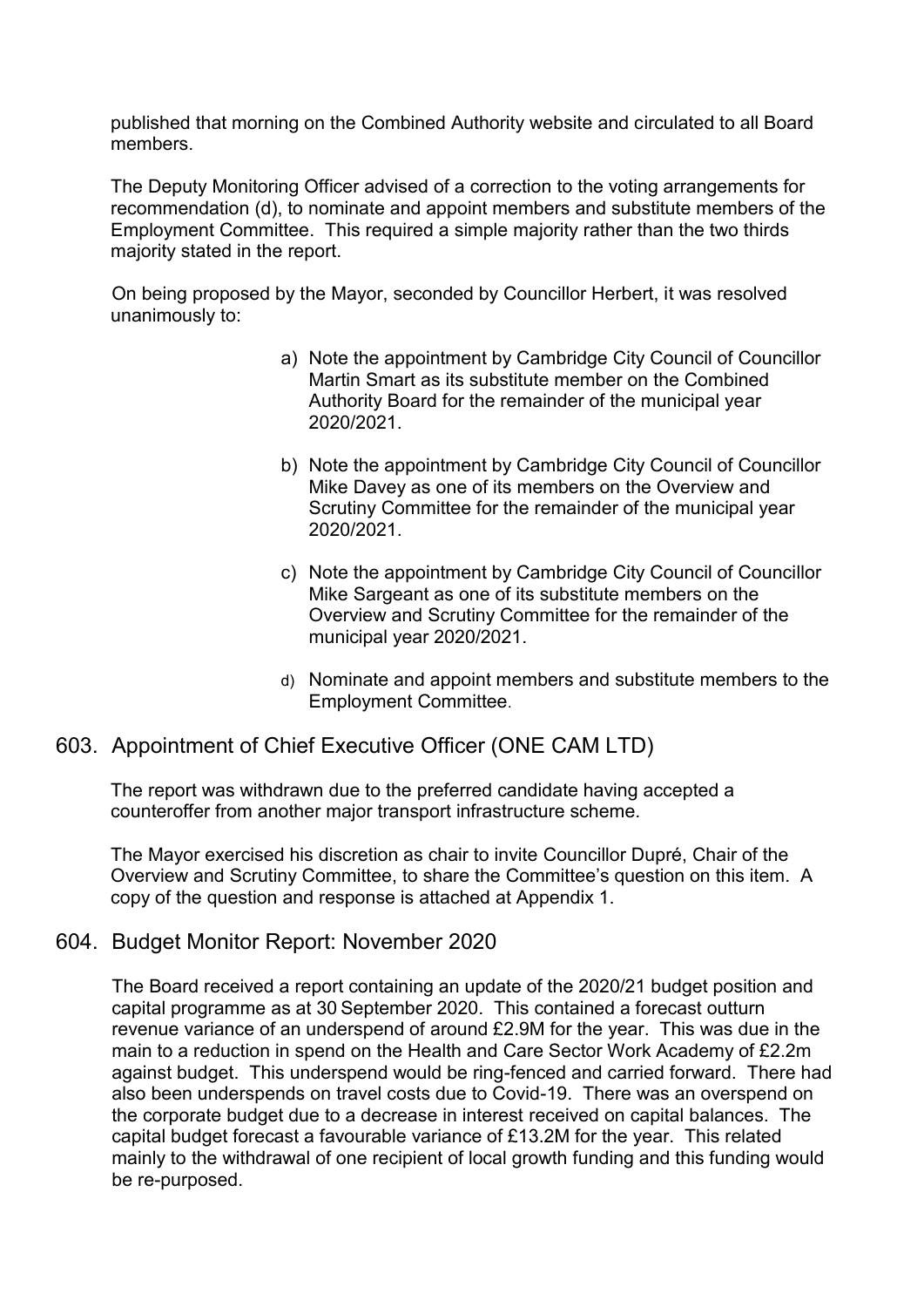Councillor Herbert asked for more information about the proposed loan of up to £10M that was due to be considered by the Board in January 2021 and whether this related to East Cambridgeshire Trading Company or Laragh Homes. He noted that all large loans to date had been made to these two companies and expressed the hope that the proposed £10M loan was genuinely open to all. He further asked about the current position on the £100M Affordable Housing Programme in relation to the dialogue with the Ministry of Housing, Communities and Local Government (MHCLG). The Mayor stated that he had a positive meeting the previous week with Luke Hall MP, Minister of State for Regional Growth and Local Government and was awaiting final sign-off by MHCLG in the next few days. He further commented that many proposed loans were discussed by the Housing and Communities Committee and all required the approval of the Combined Authority Board, so the process was fully transparent. In relation to the proposed loan, the Chief Finance Officer stated that this would be subject to the treasury management strategies which protected the Combined Authority in relation to any loan it made and that the usual due diligence would apply. The Director of Housing and Development stated that officers were in talks with several interested parties with a view to adding additional affordable housing projects to the existing portfolio. This included the East Cambridgeshire Trading Company and Laragh Homes. The report to the Board might be put back to March 2021 pending the outcome of the decision by MHCLG.

Councillor Bailey commented that the loan scheme was available to all developers and trading companies and that it was to the East Cambridgeshire Trading Company's (ECTC) credit that it had made multiple applications. The projects being brought forward by ECTC were focused on quality developments and infrastructure and any loans received were paid back with interest and so were of benefit to all. The Mayor commented that Laragh Homes was delivering affordable housing in South Cambridgeshire as well as East Cambridgeshire, including £100k Homes.

Councillor Herbert asked about the proposal to add two additional accountants to the Combined Authority finance team. The Chief Finance Officer stated that this additional resource was required due to the increase in the volume and complexity of the business being handled by the Combined Authority during the past year. The finance team was currently supporting a number of subsidiary companies established by the Board and the cost of the additional staff would be covered through re-charging for services.

Councillor Herbert expressed his thanks to Councillor Count for his contribution during his tenure as Lead Member for Investment and Finance and for the high quality insights that he had provided. The Mayor stated that the burden of the Lead Member for Investment and Finance role had grown significantly since Councillor Count had first taken it on. He would take over responsibility for this area until May 2021 and after that date it would be his intention to set up a Finance Committee to manage this portfolio.

Councillor Smith asked about what appeared to be a substantial over-commitment in relation to housing and business and skills contained in Appendix 3. The Chief Finance Officer stated that Appendix 3 set out the capital programme in the Medium Term Financial Plan (MTFP). The left hand column showed approved budgets whilst the right hand column showed budgets which were subject to approval. This demonstrated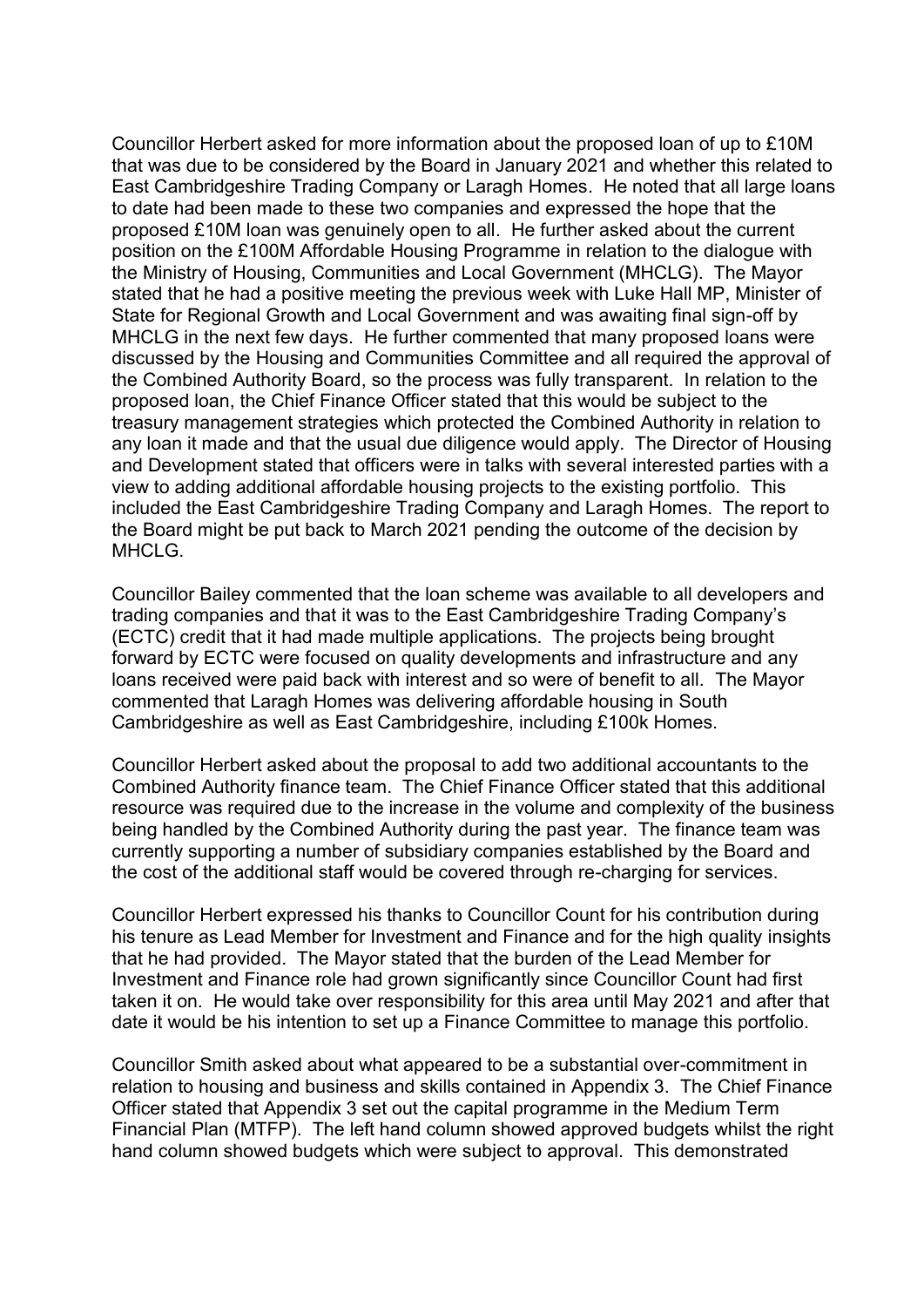potential total funding and not actual expenditure against budget. All projects within the MTFP remained completely affordable.

It was resolved to note the updated financial position of the Combined Authority for the year.

605. 2021/22 draft budget and medium-term financial plan 2021 to 2025

The Mayor invited Councillor Dupré, Chair of the Overview and Scrutiny Committee, to share the Committee's questions on this item. A copy of the questions and responses are attached at Appendix 1.

The report set out the proposed Combined Authority draft Budget for 2021/22 and the Medium-Term Financial Plan (MTFP) and Capital Programme for the period 2021/22 to 2024/25. It also set out the proposed timetable for the consultation and approval of the draft budget and MTFP and the suggested consultees. The draft budget built on the budget and MTFP refresh approved by the Board in June 2020 and provided a clear presentation of the budget lines which had been approved by the Board and those which remained subject to approval. All the projects contained within the budget proposals were affordable and would deliver a balanced budget. There was no intention to precept the constituent authorities.

Councillor Bailey asked that the reference to East Cambridge in the Local Growth Fund (LGF) Project Table be corrected to East Cambridgeshire.

Councillor Smith raised a number of detailed questions on the Harston Capacity Study, A10 dualling and junctions and the nature of the £530k costs relating to the Local Growth Fund (LGF). The Chief Finance Officer undertook to liaise with colleagues on these points and provide a response outside of the meeting. Councillor Smith further asked about the reference to garden villages within the report. She did not recall this having been discussed during her tenure as a Board member and she was concerned that this could conflict with current or emerging local plans. The Mayor stated that the CAM represented a significant part of the Combined Authority's ambition and that in addition to providing a world class clean and green transport solution it would create a platform for housing and business growth. There were no confirmed sites for garden villages at this time, but it was appropriate that it should be included in the budget to recognise the potential.

Councillor Smith further sought clarification in relation to LGF funding in relation to the on-going costs associated with the training and skills hubs. She noted that £5M was shown has having been spent on the Business Growth Service and further funds on training centres. Her understanding was that LGF funding was solely capital funding, but this appeared to be revenue expenditure and she wanted to confirm that was appropriate. Councillor Smith concluded by asking about expenditure on the 2021 Mayoral election. The Chief Finance Officer confirmed that the LGF was solely capital expenditure and that every call on this funding would be rigorously tested to ensure that it was purely capital. He further stated that provision of around £260k per year had been set aside each year to build a reserve to pay for the 2021 Mayoral election. Mr Hill, Chief Executive, stated his intention to bring a report on Mayoral election costs in 2021 to the next meeting.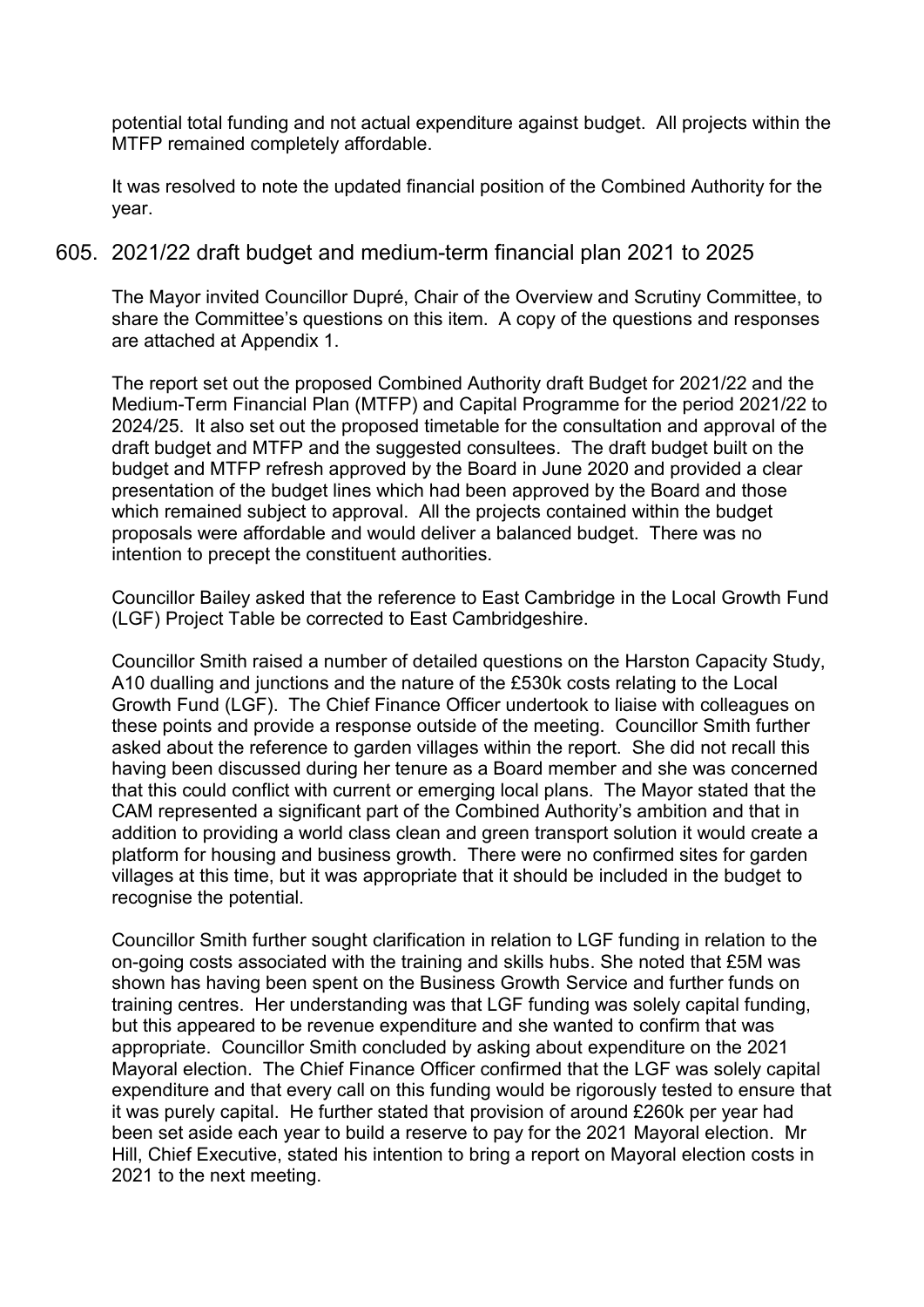On being proposed by the Mayor, seconded by Mr Adams, it was resolved by a majority to:

- a) Approve the Draft Budget for 2021/22 and the Medium-Term Financial Plan 2021/22 to 2024/25 for consultation.
- b) Approve the timetable for consultation and those to be consulted.

#### 606. Allocation of Additional Funds to Highways Agencies

The Board was advised that additional funds had been allocated from the Department of Transport (DfT) and the Department for Education (DfE) in respect of 'Additional Pothole and Challenge Grant Funds' and 'Additional Home to School and College Transport Funds' for the 2020/21 financial year. The Mayor was required to consult the Combined Authority Board before deciding the allocation of these grants.

Having consulted the Board, the Mayor resolved to allocate the grants as set out below:

Additional Pothole and Challenge Funds

CCC - £10,201,000 PCC - £2,353,000

Total - £12,554,000

Additional Home to School and College Transport Funds

CCC - £876,164 PCC - £179,328

Total - £1,055,492

# 607. Allocation of the Getting Building Fund

The Board was advised that the Mayor made Key Decision 2020/081: Allocation of the Getting Building Fund on the 5 November 2020 using his general power of competence and under the General Exception arrangements set out in the Constitution. The decision to progress this via a Mayoral decision notice was based on the time constraints on available funding and the urgency of the decision. The Mayoral decision was taken based on the advice of the Business Board following an Extraordinary meeting on 19 October 2020 and after consulting members of the Combined Authority Board at the Leaders' Strategy Meeting on 28th October 2020. Mr Adams reiterated the long and detailed discussion at the Business Board's Extraordinary meeting on 19 October and its unanimous support of the proposal to endorse the University of Peterborough Phase 2 project. In his view, this would come to be seen as an exemplar of this type of project.

It was resolved to: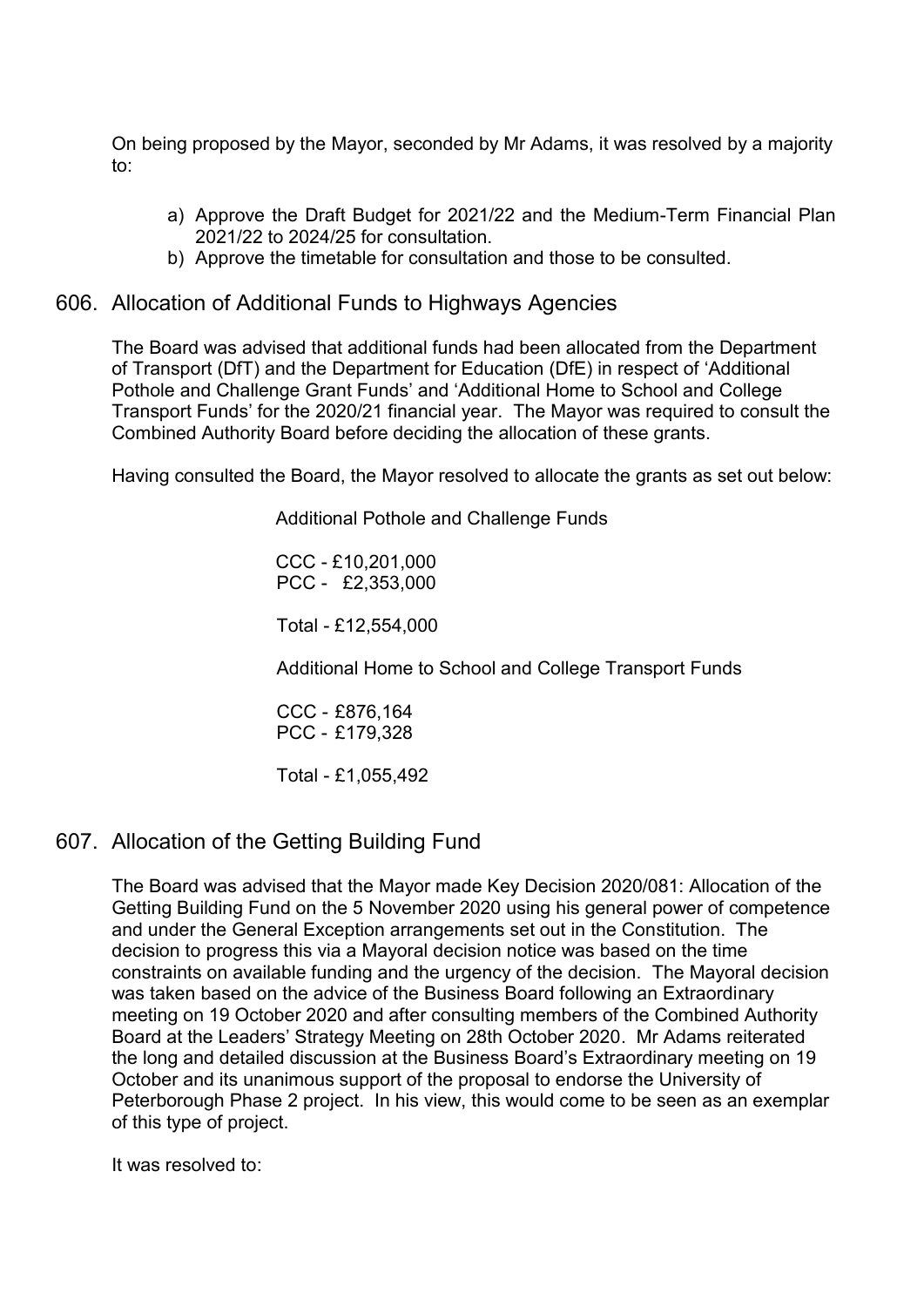Note Key Decision 2020/081: Allocation of the Getting Building Fund made by Mayor James Palmer on 5 November 2020 under General Exception arrangements.

#### By recommendation to the Combined Authority Board

Recommendations from the Transport and Infrastructure Committee

608. CAM Special Purpose Vehicle – Budget Update and Award of the CAM Conceptual Design Contract

The Mayor invited Councillor Dupré, Chair of the Overview and Scrutiny Committee, to share the Committee's questions on this item. A copy of the questions and responses are attached at Appendix 1.

Ms Sawyer, Chief Executive, declared an interest in this item at the start of the meeting as an Interim Director of the Board of the CAM Special Purpose Vehicle (SPV). As she had been appointed to this position by the Combined Authority Board there was no conflict of interest (minute 597 above refers).

The Board was invited to agree the appointment of five of the six proposed nonexecutive directors of One CAM Ltd. Their appointment had been supported unanimously by the One CAM Board at its inaugural meeting on 12 November 2020 and it was hard to do justice to the calibre of the individuals involved. Following discussions with Lord Mair, Chair of One CAM Ltd, and informal discussions with the candidates it was proposed to offer remuneration of £40k per annum. This was consistent with the remuneration levels shown in the 2020 Non-Executive Director's survey by the Quoted Companies Alliance and was considered to be an appropriate sum. The Board was also being invited to appoint Jon Alsop, the Combined Authority's Chief Finance Officer, as interim Chief Finance Officer for One Cam Ltd. An amendment to the heads of terms of the shareholder agreement was proposed so that the appointment of the Chief Executive and Directors of One CAM Ltd would be reserved to the Combined Authority Board. They in turn would be responsible for the appointment of the remaining staff.

Councillor Herbert asked how the complexity of the process and governance would fit with the delivery of the CAM project. He noted that there was no reference to the CAM outline business case (OBC) in the report before the Board and asked when this would be finalised. He asked whether there was anything in writing from the Department for Transport (DfT) confirming its support for the approach being taken in relation to the CAM project and reiterated his belief that a response from the DfT or letter of comfort should be sought given the level of expenditure involved in developing the project. Councillor Herbert further expressed the view that the Combined Authority needed to be an intelligent client, suggesting a senior in-house transport director was needed. Ms Sawyer acknowledged the size and complexity of the project. Discussions were taking place with the Greater Cambridge Partnership (GCP) about the business case and she would be meeting the chief executive of the CGP the following week to discuss the programme timetable. Discussions were also continuing on how to align the work of the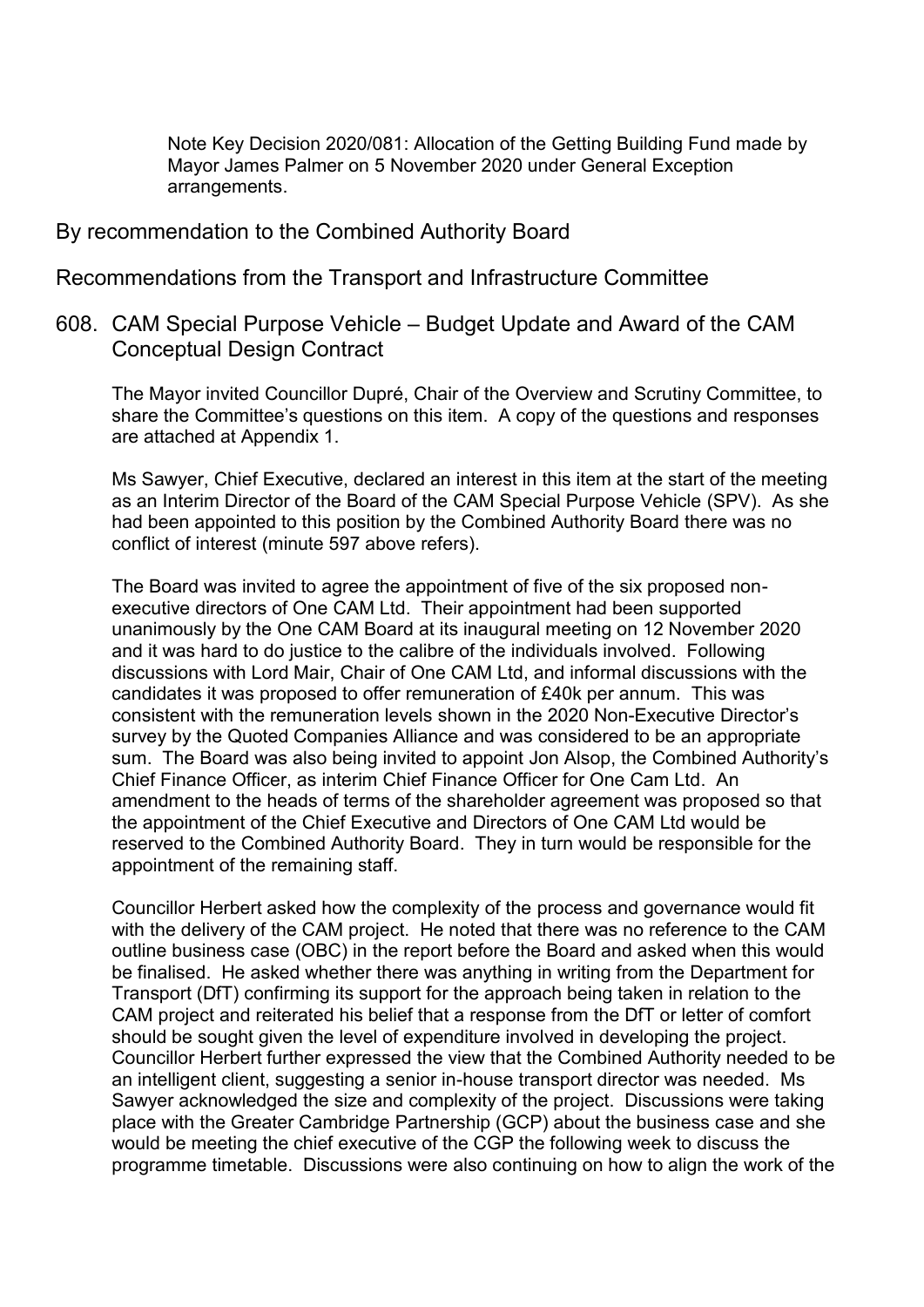Combined Authority and the GCP. Whilst it was not yet possible to give a date for the OBC to be brought forward she confirmed that work was in hand towards a more definite approach. It was also proposed to enter into a contract with MACE and to instruct Jacobs and for the outcomes of their work to feed into the business case. The Board was also being recommended to delegate authority to the Chief Executive to enter into three contracts to deliver concept designs for the CAM. If approved, each recipient would receive £200k to develop their proposals and these would be brought before the Board in March 2021. Discussions with the DFT had been promising so far, but the Department wanted to see more detail before giving a commitment in writing. The work recommended to the Board would hopefully put the Combined Authority in a position to provide that detail.

Councillor Smith commented that the SPV might well be the right vehicle for a project of this scale and that she was keen that there should be a segregation of the SPV and the Combined Authority. However, she was concerned at the scale of public money which it was proposed to invest in advance of the CAM project having any formal support from Government. She also wished to clarify whether it was intended to appoint a substantive Chief Finance Officer (CFO) to One CAM Ltd and questioned whether the approval of the three concept design contracts and proposed contracts with MACE and Jacobs should not be a matter for the chief executive of One CAM Ltd rather than the Combined Authority Board. Ms Sawyer stated that it was the nature of major infrastructure projects that significant investment was required to produce the standard of business case would command Government support. Officers had taken advice in relation to the conversion of Local Growth Fund funding from capital to revenue and would share this with the Board. She confirmed that it was intended to recruit a substantive CFO to One CAM Ltd and that Combined Authority staff would support the organisation until the post holder was in place.

The Mayor stated that the CAM would support Cambridgeshire and Peterborough for the next 100 years. The CPIER report had clearly identified what was needed to support and enhance the area's economy, but it required long-term thinking to reach the position to attract the funding needed to deliver such an exceptional project.

[The meeting adjourned from 12.04pm to 12.13pm. Councillor Herbert re-joined the meeting at 12.15pm]

Ms Sawyer stated that consideration was given to whether a dedicated officer was required within the Combined Authority in relation to the CAM project and the thinking on this would be shared at a future Leaders' strategy meeting. The MACE and Jacobs contracts would usually be approved by the chief executive of the SPV, but the substantive post-holder had not yet been appointed so a delegation was sought to the Combined Authority Chief Executive in order for this to be progressed.

Mr Adams commented that he supported moving forward on this. A robust business case would be needed to gain support for the CAM project and investment was needed to produce it. Given the potential benefits of the CAM, the investment needed was relatively small. He highlighted the calibre of the individuals who were willing to become involved with the projects as non-executive directors of One CAM Ltd, commenting that the monetary remuneration they would receive was less than the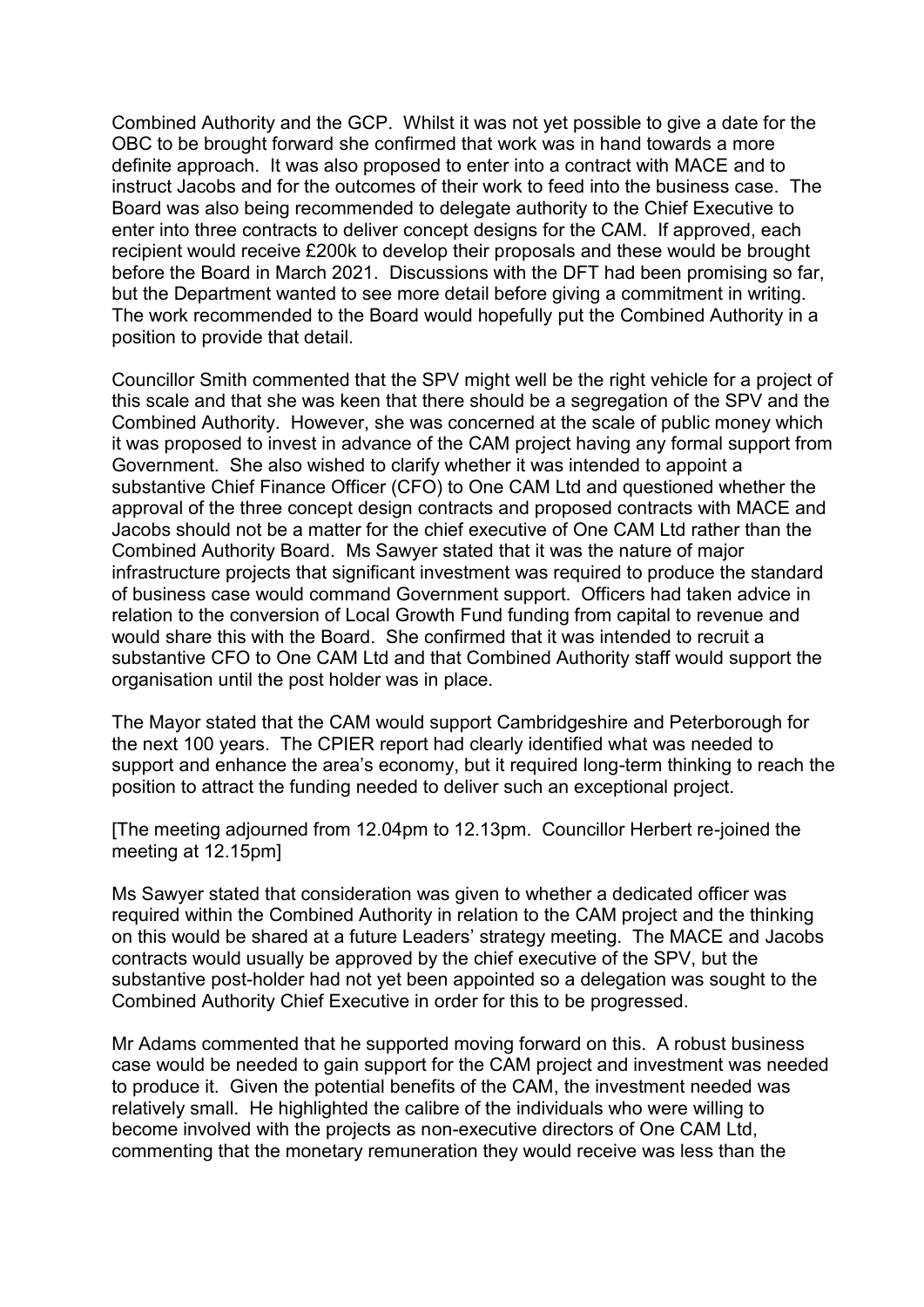personal capital they were investing in linking their names and reputations to the project.

Councillor Smith sought clarification of how the three concept design contracts and the Jacobs contract related to the GCP's schemes. Ms Sawyer stated that this was part of the timetabling discussions which were taking place with the GCP and details of the programme business case would be taken to a Leaders' strategy meeting after discussions with the GCP.

Cllr Boden described the CAM project as exciting and welcomed the recommendations. He had been pleased by the decision to create an SPV in order to take the project forward effectively. He was also delighted by the calibre of those willing to take on the non-executive director roles, commenting that it gave a great degree of assurance that the project would be guided by individuals with such experience. He endorsed the Board's role as an intelligent client in relation to One CAM Ltd but emphasised the importance of not seeking to micro-manage the project. The Mayor concurred with this comment and welcomed the robust debate which had taken place.

On being proposed by the Mayor, seconded by Councillor Holdich, it was resolved by a majority to:

- a) approve the recommendations of the One CAM Limited Board to:
	- i. agree the appointment of the non-executive directors
	- ii. agree the remuneration for the non-executive directors in the sum of £40,000 per annum for each director
	- iii. agree the appointment of Jon Alsop as interim Chief Finance Officer for One Cam Ltd
	- iv. agree the amendment to the heads of terms of the shareholder agreement
	- v. ratify the opening of a bank account with Barclays for One Cam Ltd
- b) Delegate authority to the CPCA Chief Executive to enter into contracts following compliant procurement processes on behalf of the Combined Authority and later novate to One Cam Ltd as follows:
	- vi. Three contracts to deliver Concept Designs for the CAM in the sum of £200,000 per contract
	- vii. A contract for legal services based on schedule of rates and within the 2020/21 agreed budget.
	- viii. A contract to MACE based on schedule of rates and within the 2020/21 agreed budget to facilitate the progression of the CAM outline business case
	- ix. A contract to Jacobs to support key elements of the Delivery Strategy capped at £620,000

609. Fenland Stations Regeneration Outline Business Case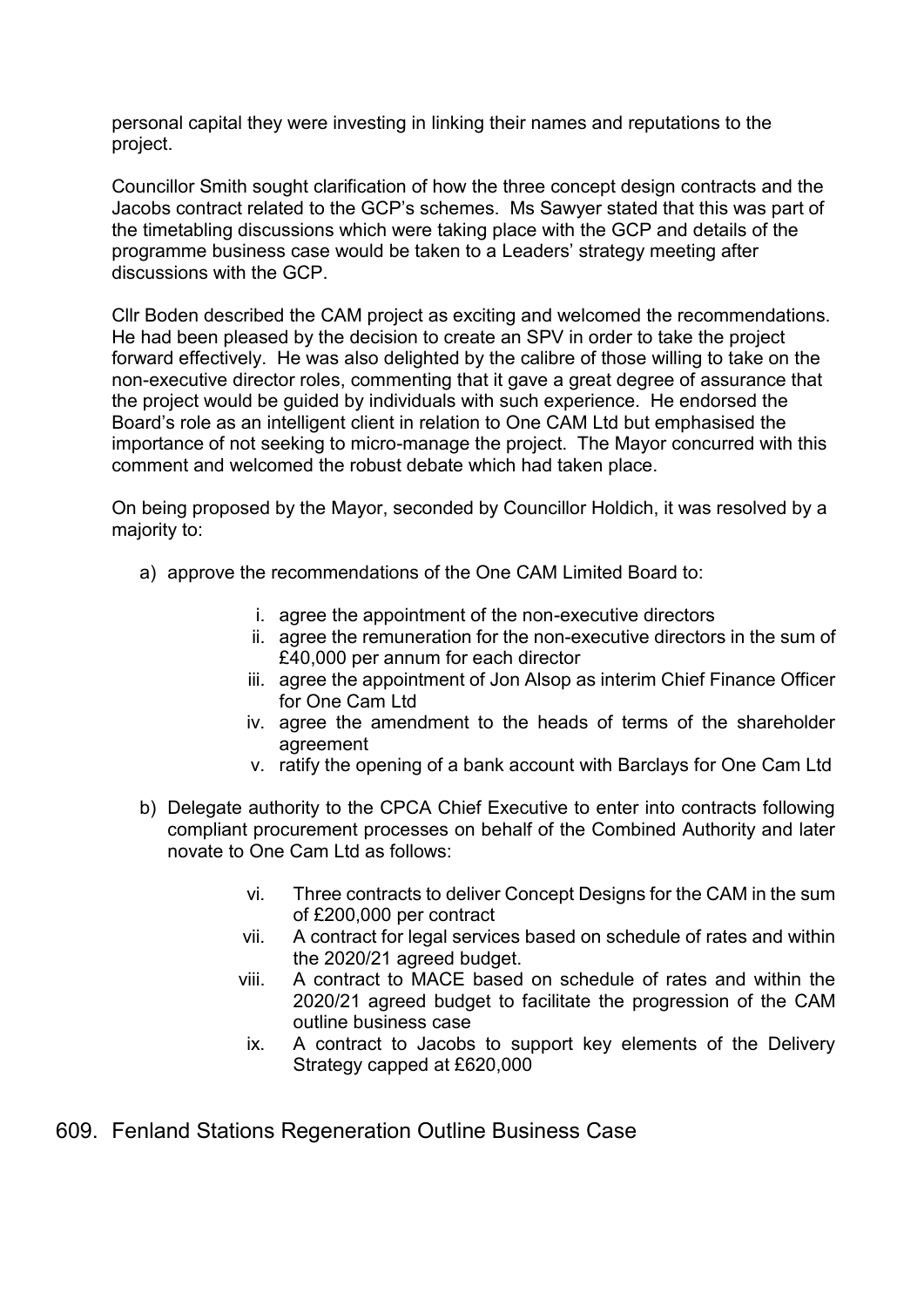Work on the regeneration of stations in Fenland had been started by Fenland District Council (FDC) in April 2012 and in March 2018 it had been added to the Combined Authority business plan as a key project. Work on developing a business case had been completed and independently reviewed and budget approval was sought to enable construction work to begin on both the March and Manea Station improvements.

Councillor Boden welcomed the recommendations and stated his wish to place on record how helpful FDC had found the Combined Authority's officers to be in taking this forward. In his judgment, he felt it unlikely that the project would have reached fruition without the support of the Mayor and the Combined Authority. FDC had now secured the required land and negotiations with Greater Anglia were close to agreement. Once complete, the improvements would make a significant difference to travel not only to the residents of March and Manea, but also to those living in the surrounding towns and villages.

Councillor Herbert described the project as excellent. The critical nature of this rail route had been under-estimated by Network Rail and he welcomed the role of the District Council and the Mayor in progressing this.

The Mayor described the poor rail service within Cambridgeshire and expressed his frustration that Cross Country Trains' contract had been extended without reference to either himself or to the District Councils. He would continue to engage with all parties to seek improvements to the county's rail service and would be raising both this and the issue of the Ely North junction with Chris Heaton-Harris MP, Minster of State at the DfT, when they next met.

On being proposed by the Mayor, seconded by Councillor Boden, it resolved unanimously to:

- a) Approve the Outline Business Case outcomes
- b) Approve the start of construction for Manea and March Station works
- c) Approve the drawdown of £1.2 million from the budget within the Medium-Term Financial Plan.

The vote included a vote in favour by at least two thirds of all Members (or their Substitute Members) appointed by the Constituent Councils, including the Members appointed by Cambridgeshire County Council or Peterborough City Council.

# 610. Fengate Phase 1 Strategic Outline Business Case

The Board received a report on the work done by Peterborough City Council in relation to the Fengate Phase 1 strategic outline business case (SOBC). The Fengate access area was an area of significant growth within Peterborough and the proposed work would support this. The project had an independently verified benefit to cost ratio (BCR) of 2.7, which represented high value for money. The first package of measures included junction improvements and roundabouts and clear milestone activity was set out in the report.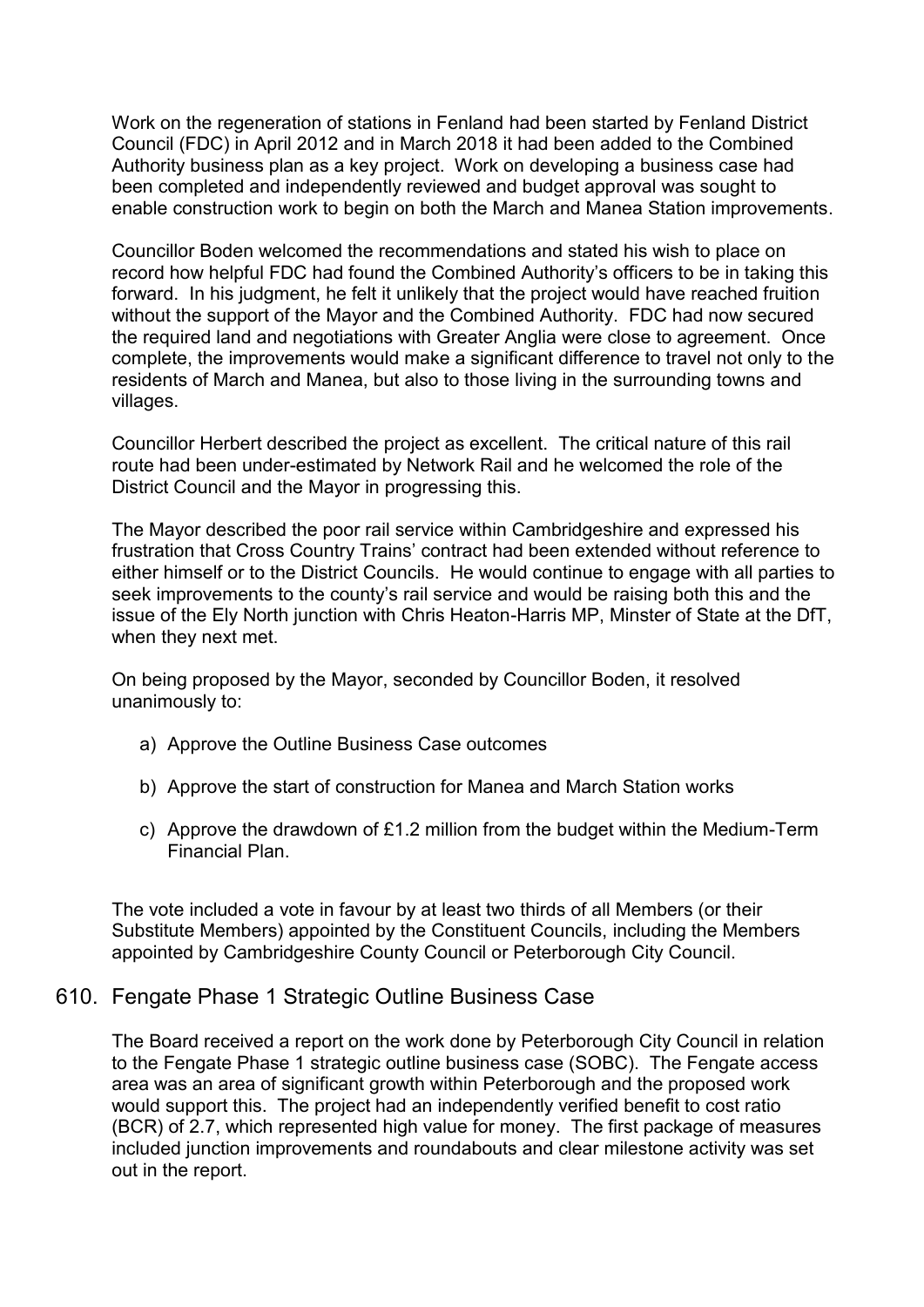Councillor Holdich commented that this was an important project for Peterborough and would help get America Farm off the ground.

Councillor Smith commented that she had no objections to the proposals. However, as the Board was asked to consider more of these smaller projects it would be helpful to see where they sat within the Authority's transport and access and economic growth strategies so that they could be considered in that context.

Councillor Over voiced his support for the proposals. America Farm represented a great opportunity in an area that was ripe for economic development and would help address the lack of high skills opportunities in Peterborough and the surrounding areas.

On being proposed by the Mayor, seconded by Councillor Boden, it was resolved unanimously to:

- a) Approve the Strategic Outline Business Case;
- b) Approve the commencement of the Full Business Case and detailed design stage;
- c) Approve the drawdown of £270,000 from the budget within the Medium-Term Financial Plan to develop the Full Business Case and detailed design.

The vote included votes in favour by at least two thirds of all Members (or their Substitute Members) appointed by the Constituent Councils, including the Members appointed by Cambridgeshire County Council or Peterborough City Council.

# 611. Oxford to Cambridge Arc

The report provided an update to the Board on developments in the Combined Authority's work with the Oxford to Cambridge Arc and objectives for future engagement. The Board had agreed previously to identify itself as the Growth Board for the area. Previous discussions had focused on the Arc's importance to Cambridgeshire and Peterborough, but this time there was a greater focus on the importance of Cambridgeshire and Peterborough to the Arc. This included it being home to around 23% of the Arc's population, but responsible for around 43% of the gross value added (GVA). The Combined Authority was contributing to shaping the Arc's agenda, including work on its green agenda which Councillor Smith was leading. It also had a role in relation to the Combined Authority's levelling up agenda across Cambridgeshire and Peterborough and the spatial planning activity being driven by the Ministry of Housing, Communities and Local Government (MHCLG).

Councillor Boden expressed his regret at being obliged to sound a negative note, but commented that there was a degree of scepticism around this initiative in in the north of the county. Fenland had not initially been included in the map of the OxCam Arc area and even now the five priorities identified in the report seemed more focused on Cambridge City and its environs than the rest of the county. Councillor Boden looked to the Mayor and Combined Authority officers to ensure that the whole of Cambridgeshire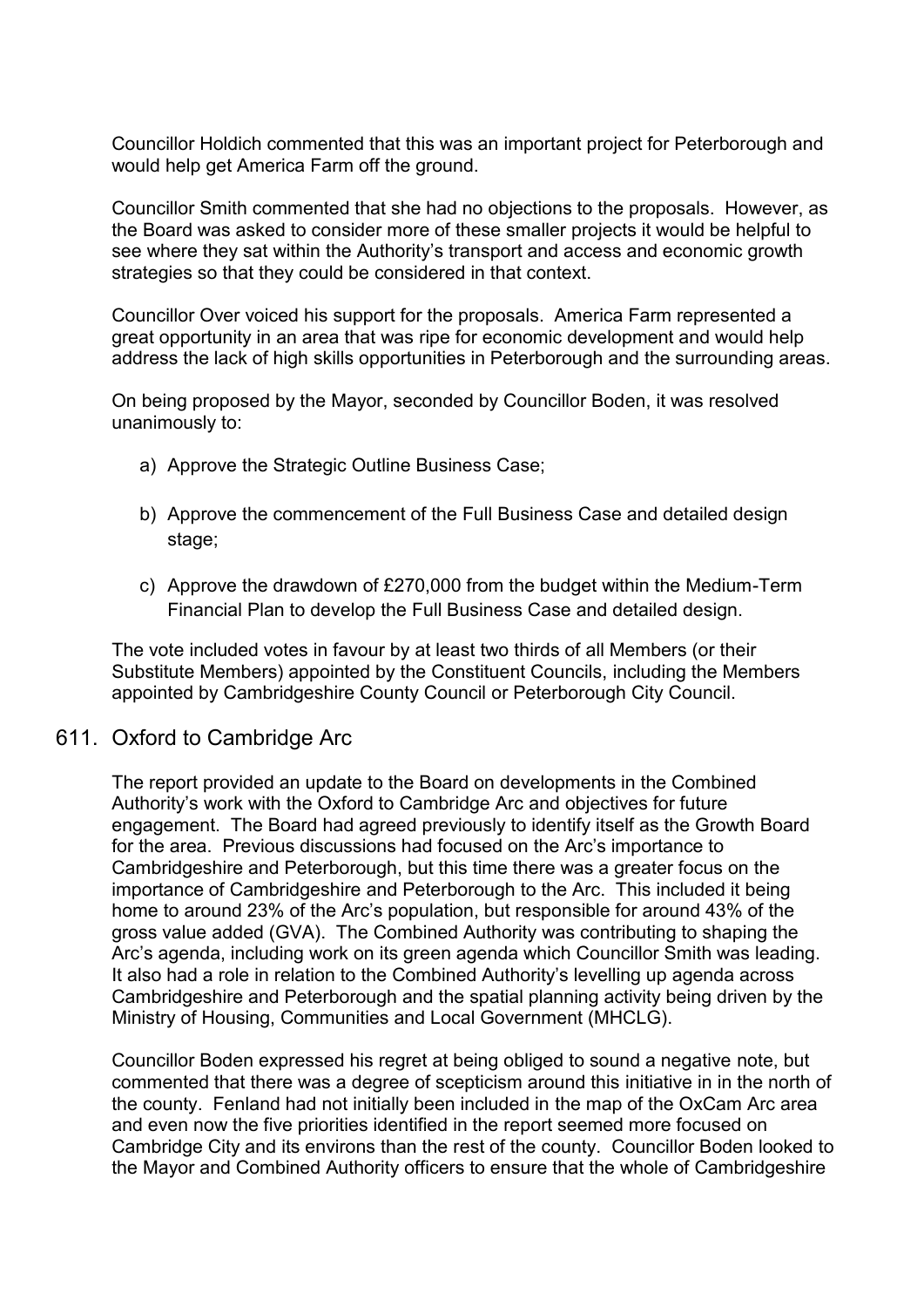and Peterborough was included in the discussions. The Mayor acknowledged the strength of these points and commented that the CAM hub to the north of Cambourne reaching into the Fens, potentially via Alconbury, would be key to linking the north of the county to the south and beyond.

Councillor Smith commented that the view of the Arc was generally more positive in Cambridgeshire than in Oxfordshire.

Councillor Herbert commented that he saw the Arc as a significant opportunity for the whole of Cambridgeshire and Peterborough and paid tribute to the work being done by Councillor Smith. By making progress on its own non-statutory spatial plan the Combined Authority would be well-placed to inform the work on this being led by MHCLG. There was a need to be good partners in this project with the opportunity to attract Government investment.

It was resolved to:

Note the Oxford to Cambridge Arc report.

# 612. Market Town Programme Investment Prospectus – Approval of Second Tranche of Recommended Projects

This report was published late to accommodate three additional project proposals for approval. The Market Towns Programme was being focused on Covid-19 recovery and on approving projects that could be implemented for the period between November 2020 and Spring 2021 in order to support town centres to survive and rebound from the Covid-19 shock to business revenues and customer footfall. Officers deemed it important to include these matters for the consideration of the Board, however this had resulted in the report missing the statutory publication deadline.

The report contained eleven appendices which were exempt from publication under Paragraph 3 of Part 1 of Schedule 12A of the Local Government Act 1972, as amended, in that it would not be in the public interest for this information to be disclosed - information relating to the financial or business affairs of any particular person, including the authority holding that information. The Mayor asked whether any member of the Board wished to discuss the information contained in the exempt appendices. No member expressed the wish to do so.

The Board was invited to approve the second tranche of proposals relating to projects in Fenland and East Cambridgeshire. Twelve project proposals had been submitted and following appraisal, ten were being recommended to the Board for approval at this time. The remaining two bids were still under discussion. Three bids from Chatteris, Ely and Soham related specifically to Covid recovery.

Councillor Boden expressed his thanks to the Mayor and officers for the support now being offered to the often-overlooked market towns. The sums involved might be relatively small but would have a disproportionately positive effect. One of the proposals which had not been included for consideration this time related to the Wisbech Water Park. Fenland District Council would be supporting this proposal and it would be re-submitted for consideration under the next tranche of projects.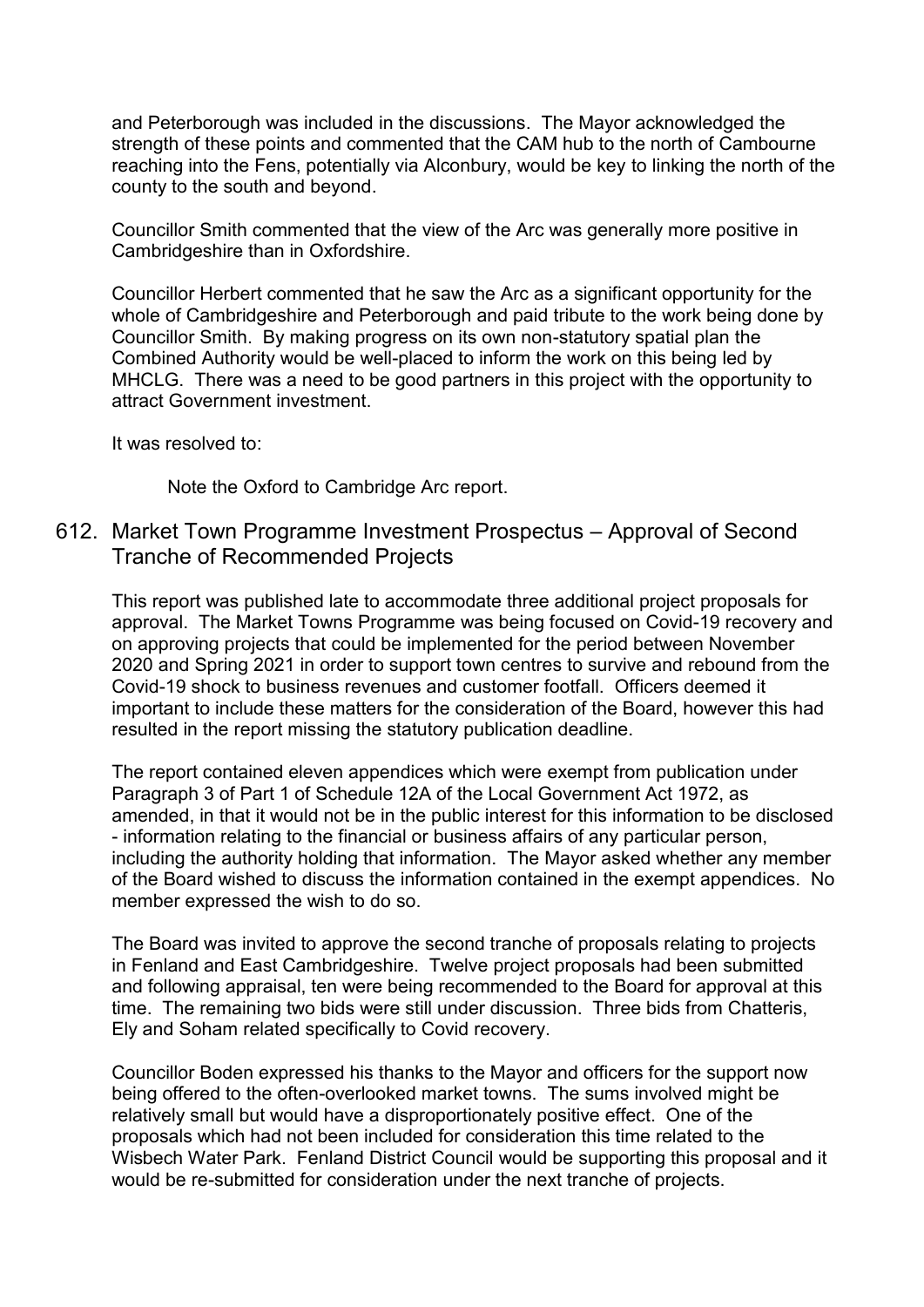Councillor Smith stressed the importance of partnership working between the Combined Authority and town and district councils, commenting that anecdotally she heard there were still some issues with this.

Councillor Bailey spoke in support of the positive impact of the proposed projects in East Cambridgeshire and expressed her thanks for this most welcome investment.

On being proposed by Councillor Bailey, seconded by Councillor Boden, it was resolved unanimously to:

Approve the second tranche of project proposals received under Market Towns Programme from Fenland and East Cambridgeshire in the sum of £1,426,169 plus an additional £99,900 for the 'unapproved' balance for tranche one.

# 613. Devolution Deal, Gainshare Gateway Review and Combined Authority **Prospectus**

The Mayor invited Councillor Dupré, Chair of the Overview and Scrutiny Committee, to share the Committee's questions on this item. A copy of the questions and responses is attached at Appendix 1.

The Combined Authority was now over three years into its delivery of the Devolution Deal and doubling of gross value added (GVA) remained achievable. In autumn 2018 the Board had prioritised the programme to create a key project list. Board members had now asked to look more broadly across the whole of the Devolution Deal. Some projects were already complete, some had been varied by agreement and some remained to be done. To date, 72% of commitments had been delivered. Those not yet delivered tended to be in the area of public sector reform rather than project delivery. Officers proposed to bring reports back to the Board on a six-monthly basis. Gainshare was spread across a wide range of projects whilst the locality complementary report complemented the Devolution Deal review. The Combined Authority prospectus was aimed at potential investors looking at Cambridgeshire and Peterborough.

Councillor Herbert welcomed the assessment process and the detailed matrix contained in the reports, commenting that this demonstrated a lot of progress and energy. However, he felt that some qualification was required of the statement that 72% of projects had already been delivered. His preference would be to state instead that 72% of projects 'had been delivered or were in delivery', as stated in the report recommendations. For example, this included references to the Land Commission, the Huntingdon Third River Crossing and the Growth Hub. Work on the A47 was also shown as completed and this was not the case. The Mayor disagreed, commenting that the Devolution Deal did not state that the Combined Authority would deliver the A47 project and that it was beyond its remit to do so. With regards to the Third River Crossing, the Combined Authority had been tasked with identifying the best solution and it had done so.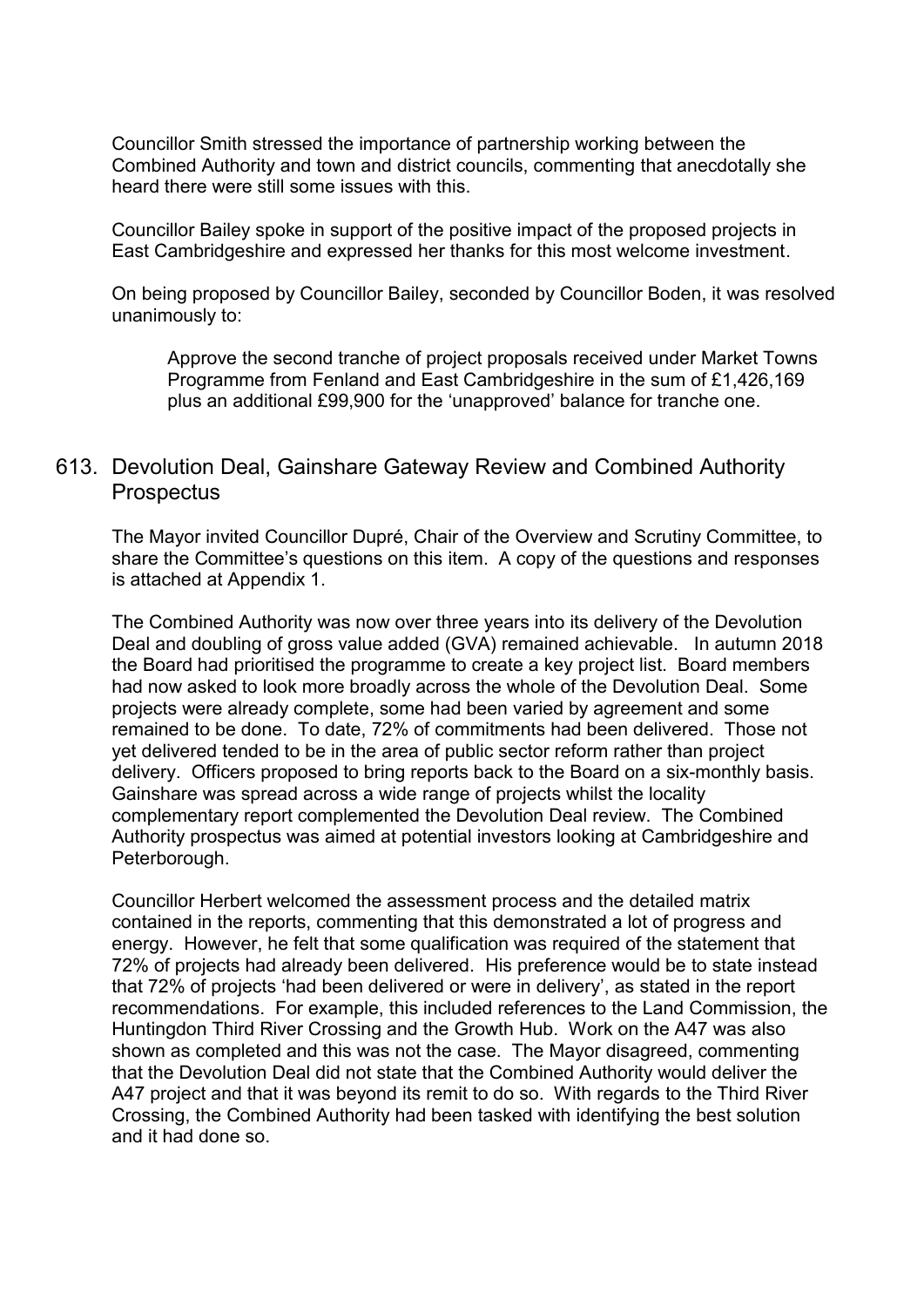Councillor Count commented that he found some of the wording in the report unhelpful. For example, the Wisbech Rail project was marked as complete. He suggested it would be more helpful to lift the wording about the commitments directly from the Devolution Deal rather than interpreting what they might mean and asked that officers should look into this. In relation to Wisbech Rail, he welcomed the Mayor's confirmation that he was still working to deliver this and would be raising the issue again when he next met the Minister of State for Transport.

Councillor Smith suggested that the Board should either receive a regular update report on activity that sat alongside the Devolution Deal projects, such as the Covid-19 response, or have this information included as an appendix to future updates on Devolution Deal delivery. The Mayor welcomed this suggestion.

Councillor Bailey commented that there were a number of projects where the Combined Authority had completed the work it had set out to do, but that this did not necessarily mean that it could deliver the project itself. She welcomed the prospectus, describing it as an impressive document for such a young organisation. It also demonstrated the innovative approach being taking, especially around housing where the £100k Homes model was being picked up by Government and in relation to the £40M revolving fund and community land trusts. In Councillor Bailey's view, this demonstrated that devolution had been a good decision and one which had attracted money and investment into the area which it would not otherwise have received.

On being proposed by the Mayor, seconded by Councillor Holdich, it was resolved unanimously to:

- a) Note that 72% of Devolution Deal Commitments have already been delivered or are in delivery, and agree to take six-monthly progress reports on Devolution Deal delivery in future,
- b) Approve the Locality Complementary Report at Appendix 2,
- c) Approve the Prospectus at Appendix 3.

# 614. Local Transport Plan CAM Sub Strategy

The Mayor invited Councillor Dupré, Chair of the Overview and Scrutiny Committee, to share the Committee's question on this item. A copy of the question and response is attached at Appendix 1.

The draft Local Transport Plan CAM Sub-Strategy was presented to the Transport and Infrastructure Committee and the Combined Authority Board in May 2020, Subsequently, a consultation took place between May and July 2020. Of the responses received, 67% of respondents agreed with the overall objectives and details of all of the responses were set out in the appendix to the report. In response, the references to active transport has been increased, the map had been amended and some minor amendments had been made to the narrative. The amended Sub-Strategy had been considered by the Transport and Infrastructure Committee on 4 November 2020 where it was recommended to the Board for approval.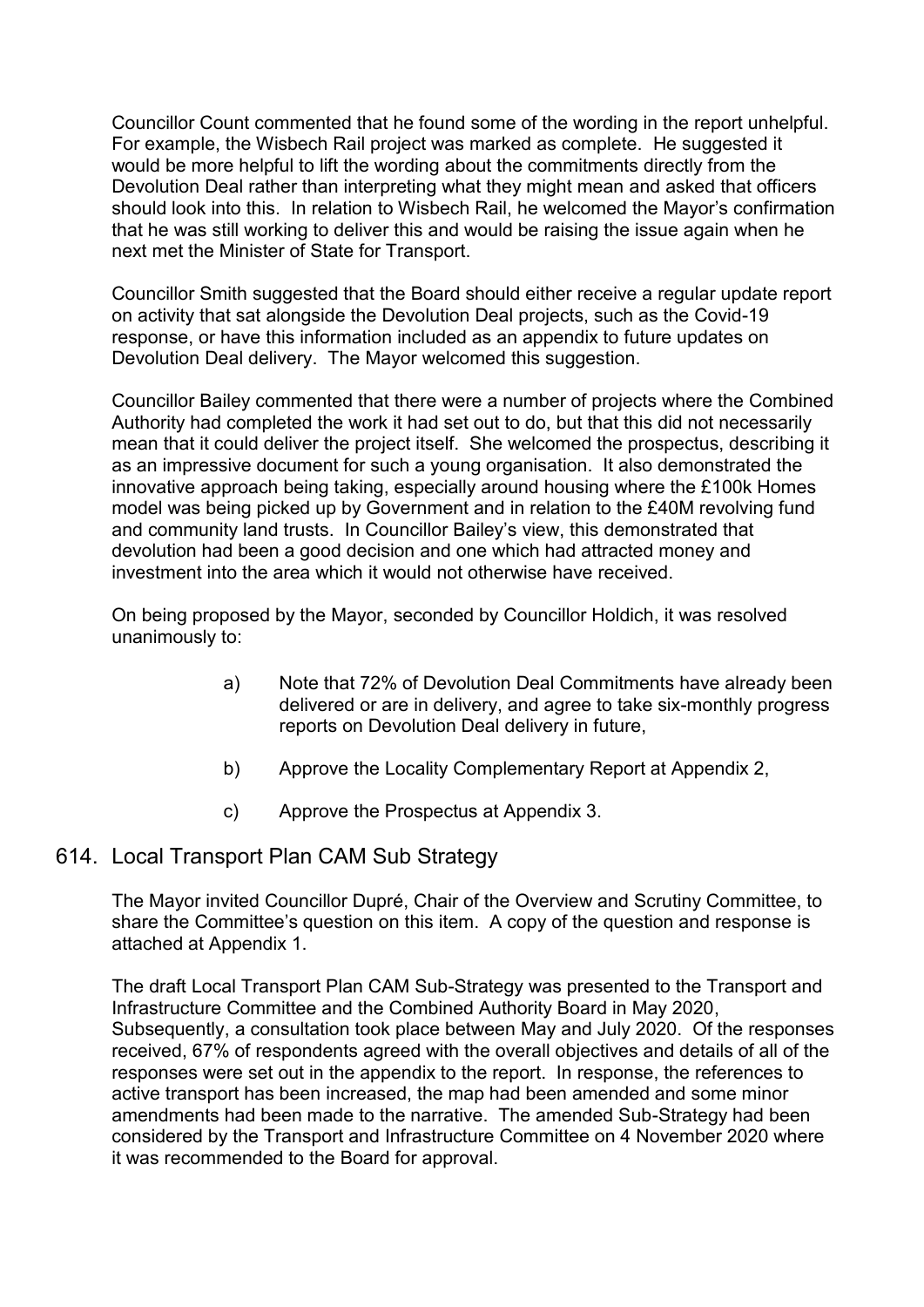Councillor Smith commented that she had already expressed her reservations at producing a sub-strategy only a month after the Board had approved the Local Transport Plan (LTP). She welcomed the high level of response to the consultation and asked how many suggested changes had been accommodated within the revised drafted. She further commented that she was unclear what changes had been made from the original draft and that she would have liked to see tracked changes to make this clear. Councillor Smith questioned whether there was any point to the Transport and Infrastructure Committee having considered the report first. The Deputy Monitoring Officer stated that the Transport and Infrastructure Committee's role was to oversee development of the LTP, but that as the recommendation related to spend on transport funding it was a matter for the Board. On this basis, Councillor Smith felt that the full committee paper should have been appended to the Board report rather than it having been provided via an electronic link.

Councillor Herbert highlighted partnership, commenting that the Greater Cambridge Partnership (GCP) could build four routes, but that he was yet to see what the Sub-Strategy would add. He continued to believe that the GCP and Combined Authority could achieve remarkable things in relation to transport issues but felt that the Sub-Strategy was a side issue and did not add significantly to that work.

Councillor Bailey commented that the report talked about integration with emerging highways schemes. She felt it also needed to look at future-proofing in relation to the CAM and would like to see that included in the narrative.

On being proposed by the Mayor, seconded by Councillor Bailey, it was resolved by a majority to:

- a) Note the consultation responses to the Cambridgeshire Autonomous Metro (CAM): Local Transport Plan (LTP) substrategy;
- b) Agree the amendments made to the CAM: LTP sub-strategy in light of the consultation responses;
- c) Note that the CAM LTP sub-strategy sets out the vision for CAM, against which, schemes contributing to the CAM will be considered; and
- d) Approve the CAM LTP sub-strategy.

The vote included votes in favour by two thirds of the Members appointed by the Constituent Councils, including the Members appointed by Cambridgeshire County Council and Peterborough City Council.

#### 615. March Area Transport Study

The Board's approval was sought for the drawdown of £900,000 for construction of the remaining March Area Transport Study Quick Win Schemes which formed part of the March Area Transport Strategy (MATS).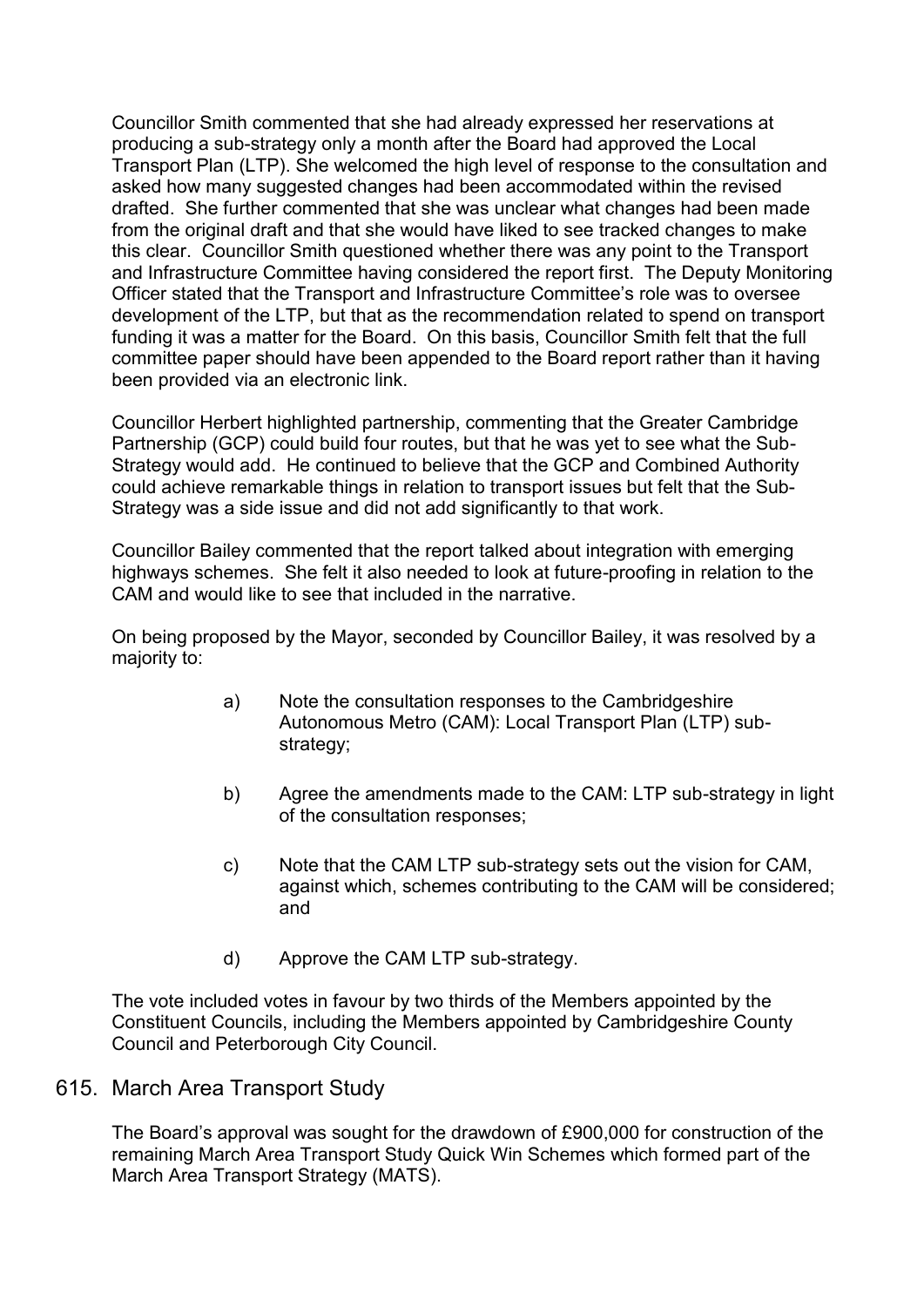Councillor Count endorsed the proposals as important to the town of March and the surrounding areas. There were some small issues still to be ironed out, but these should not prevent the project moving forward. He expressed his thanks to Fenland District Council, the Combined Authority and to Councillor Jan French for working together to bring this to fruition. Councillor Boden concurred, emphasising the constructive working relationship between the Combined Authority and the local district and town councils. There was still more to be done, but the Combined Authority had managed to make progress on with a longstanding issue and this was to be welcomed.

On being proposed by Councillor Boden, seconded by Councillor Count, it was resolved unanimously to:

> Approve the drawdown of £900,000 for construction of the remaining March Area Transport Study Quick Win Schemes.

The vote included votes in favour by two thirds of the Members appointed by the Constituent Councils, including the Members appointed by Cambridgeshire County Council and Peterborough City Council.

# 616. A47 Dualling

The Board was advised that the Mayor had initially met with the CEO of Highways England (HE) in July 2018 to discuss the inclusion of the dualling of the A47 in the HE Roads Investment Strategy (RIS 2) for development and design. The Combined Authority, working with HE, developed documentation to enable its inclusion into the RIS 2 programme. However, when HE published the RIS 2 in March 2020 and its Delivery Plan 2020-2025 these did not include the A47. Officers have continued to engage with HE to progress the scheme. As a result, Highways England had agreed to take forward renewed work on the A47 with a view to reconsidering its inclusion in the RIS programme with the Combined Authority as a co-sponsor on the project board. It was understood that reference to a major upgrade to the A47 would be included in the Chancellor's speech on the Comprehensive Spending Review and further details were awaited.

Councillor Count expressed his disappointment at the lack of progress so far in relation to this project. He asked that the Executive Director for Place and Economy for Cambridgeshire County Council and Peterborough City Council be invited to all future officer meetings with HE so that the two local highways authorities were represented. Councillor Count also offered to join the Mayor at political meetings with HE. The Mayor welcomed these suggestions.

Councillor Boden echoed the disappointment expressed in relation to the lack of progress on the dualling of the A47. Until now, HE had authorised piecemeal work on the A47 without addressing the issue of dualling. In his view, complete dualling of the A47 was required otherwise economic growth in the north of the county would be prevented. The Mayor agreed, commenting that the scheme had been ranked the third most important in the country and that he hoped to see significant progress on this.

On being proposed by the Mayor, seconded by Councillor Holdich, it was resolved to: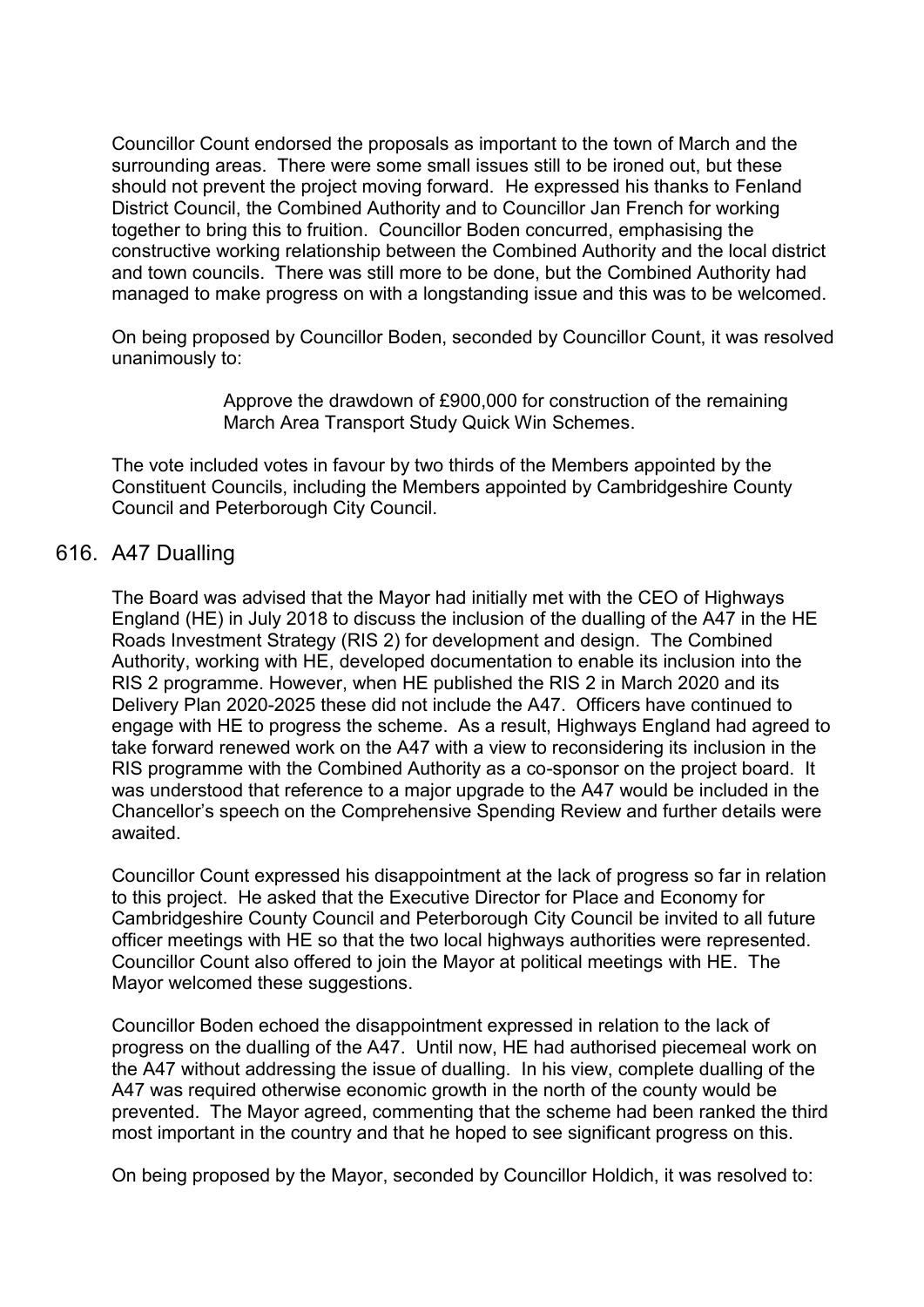Note the report and the proposed next steps.

Councillor Boden left the meeting at 1.55pm.

### Recommendations from the Business Board

# 617. Cambridge South East Transport Better Public Transport and Active Travel **Consultation**

The Board was invited to note the Combined Authority's approach in responding to the Greater Cambridge Partnership's (GCP) Cambridge South East Transport (CSET) Environmental Impact Assessment (EIA) consultation and to delegate responsibility to the Director of Delivery and Strategy to respond to the consultation on behalf of the Combined Authority, in consultation with the Chair of the Transport & Infrastructure **Committee** 

The proposals had been considered at the Transport and Infrastructure Committee meeting on 4 November 2020 and had been recommended unanimously to the Board for approval.

Councillor Smith asked that Board members should have sight of the proposed consultation response before it was sent. The Mayor agreed.

On being proposed by the Mayor, seconded by Councillor Holdich, it was resolved unanimously to:

> Delegate responsibility to the Director of Delivery and Strategy to respond to the consultation on behalf of the Combined Authority, in consultation with the Chair of the Transport & Infrastructure Committee.

# 618. Local Growth Fund Programme Management November 2020

 The Board was invited to approve the recommendations on Local Growth Fund (LGF) Programme Management made by the Business Board on 10 November 2020. It was noted that the LGF annual payment had been received from MHCLG on 30 October 2020. Expenditure on the programme totalled £91M to date and there were currently 20 projects in delivery, six at pre-contract stage and 22 completed. Expenditure of £2.2M from the Covid-19 business capital grant had been reported to the Business Board on 10 November 2020 whilst expenditure to date now totalled £3.2M. £2,043,178 of remaining LGF funding had been discussed by the Business Board and it had been unanimously recommended that this should, subject to the Combined Authority Board's agreement, be allocated into the Growth Grants strand of the new business service. The Eastern Agri-tech Growth Initiative continued to make good progress and it was recommended that £100k of current funding should be carried forward to 2021/22 to complete the scheme and carry out a programme evaluation.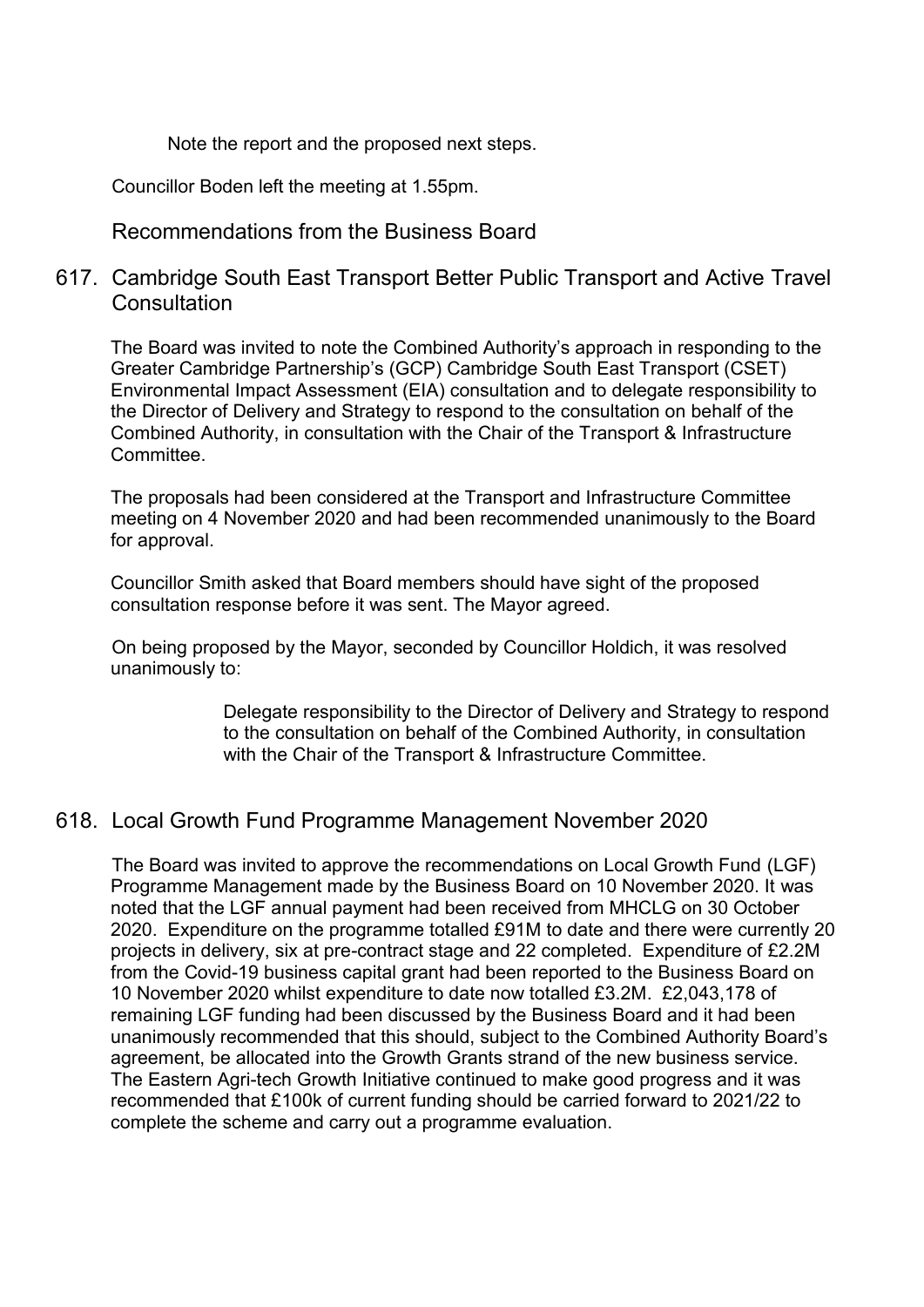Councillor Smith asked for confirmation that transferring LGF monies into the growth grants fund remained a capital grant and asked the size of the growing places loan fund. She further suggested that it would be helpful to have a map showing the geographic spread of LGF funding. Officers confirmed that the transferred LGF monies would remain capital and that the growing places loan fund was around £10M. Officers undertook to look into producing a map to show the location of LGF projects.

On being proposed by the Mayor, seconded by Cllr Bailey it was resolved unanimously by those present to:

- a) Allocate the remaining £2,043,178 Local Growth Fund into the Growth Grants strand of the new Business Growth Service;
- b) Delegate authority to Director of Business and Skills, in consultation with the Monitoring Officer, Lead Member for Finance and Investment and Section 73 Officer, to approve launching the grant scheme approved by the Business Board to receive the remaining £2,043,178 Local Growth Fund;
- c) Approve the carry forward of £100,000 of the current funding allocation to the Eastern Agri-tech Growth Initiative scheme to enable the close out of the scheme, handling of final claims, a full programme evaluation and report during 2021-22; and
- d) Note the programme updates outlined in the report to the Business Board.

The meeting was adjourned at 2.04pm and resumed at 8.01am on Friday 27 November 2020.

# 619. Growth Deal Project Proposals November 2020

The Mayor reminded the Board that when the Combined Authority took decisions as Accountable Body it was committed to acting in line with the assurance framework, in the interests of the Cambridgeshire and Peterborough area as a whole, and taking decisions based on the recommendations of the Business Board.

The report contained two appendices which were exempt from publication under Paragraph 3 of Part 1 of Schedule 12A of the Local Government Act 1972, as amended, in that it would not be in the public interest for this information to be disclosed - information relating to the financial or business affairs of any particular person, including the authority holding that information. The Mayor asked whether any member of the Board wished to discuss the information contained in the exempt appendices. No member expressed the wish to do so.

The Board was reminded that the application for the Cambridge Visitor Welcome project had been declined by the Business Board and Combined Authority Board in September 2020, but that the applicant was invited to re-apply. A revised application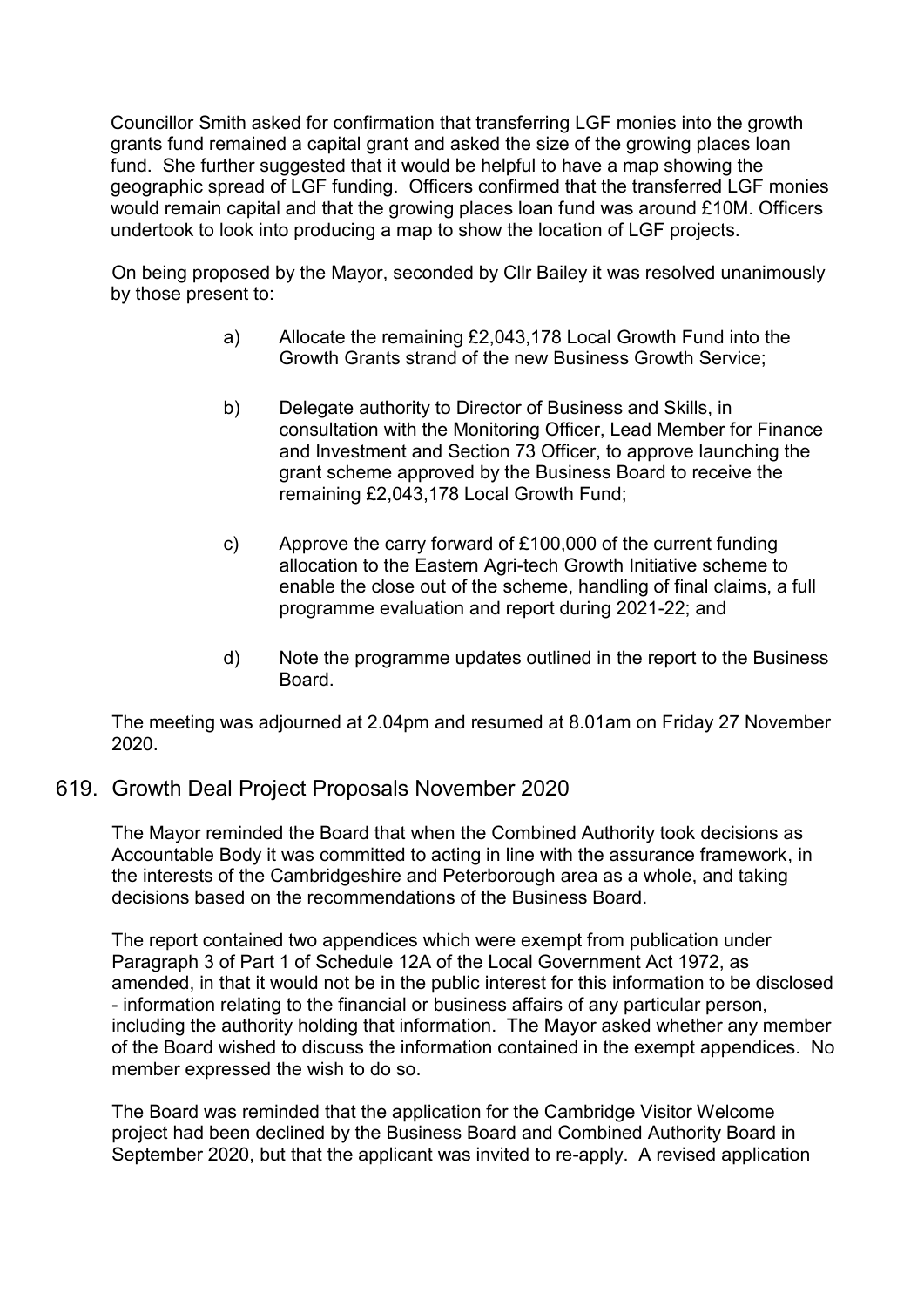had been submitted and was recommended by the Business Board for approval, subject to the conditions set out in the external appraisal report.

Councillor Herbert commented that the visitor economy in Cambridge and throughout Cambridgeshire had been severely damaged by Covid-19. Overseas visitor numbers had dropped to almost nil and UK visitor numbers were also low. Councillor Herbert expressed his thanks to the Mayor for the work he had done in bringing Cambridgeshire and Peterborough together on this and expressed the hope that there would be the opportunity to discuss this issue more fully with the Mayor and leaders of the other constituent councils as the situation evolved.

Mr Adams commented that the revised application had received unanimous and enthusiastic support from the Business Board. The Business Board would welcome further proposals from local authorities or other parties on how to stimulate the visitor and wider economy.

On being proposed by Mr Adams, seconded by Councillor Bailey, it was resolved unanimously to:

> Approve funding for the Cambridge Visitor Welcome project based on the project scoring criteria and external evaluator recommendation.

# 620. Local Economic Recovery Strategy Update

The Board was advised that the Skills Committee voted unanimously on 9 November 2020 to recommend the updated version of the Local Economic Recovery Strategy (LERS) for Cambridgeshire and Peterborough to the Combined Authority Board for approval. That recommendation was subsequently withdrawn by officer decision, approved by the Chair of the Committee, as one of the appendices presented to the Skills Committee was incorrect. The correct appendices were subsequently presented to the Business Board and the recommendation was made to the Combined Authority Board by Business Board.

The Mayor invited Councillor Dupré, Chair of the Overview and Scrutiny Committee, to share the Committee's questions on this item. A copy of the questions and responses is attached at Appendix 1.

The Board was invited to approve the refreshed LERS which had been produced by Metro Dynamics in conjunction with local authorities. The LERS was a live document supported by the Covid-19 dashboard. It had originally been proposed to bring a further refresh to the Board in January 2021, but due to the impact of the second lockdown it was proposed that this should now be deferred to March 2021.

Councillor Herbert commented that there was much in the strategy that was useful and he welcomed looking at the geographical impact in this way. In his view, it also underlined the need to forge strong partnerships in the three key areas identified in the CPIER. Councillor Herbert suggested that it would be useful to look again at the tables from page 370 and the information from page 396 at a future Leaders' Strategy meeting.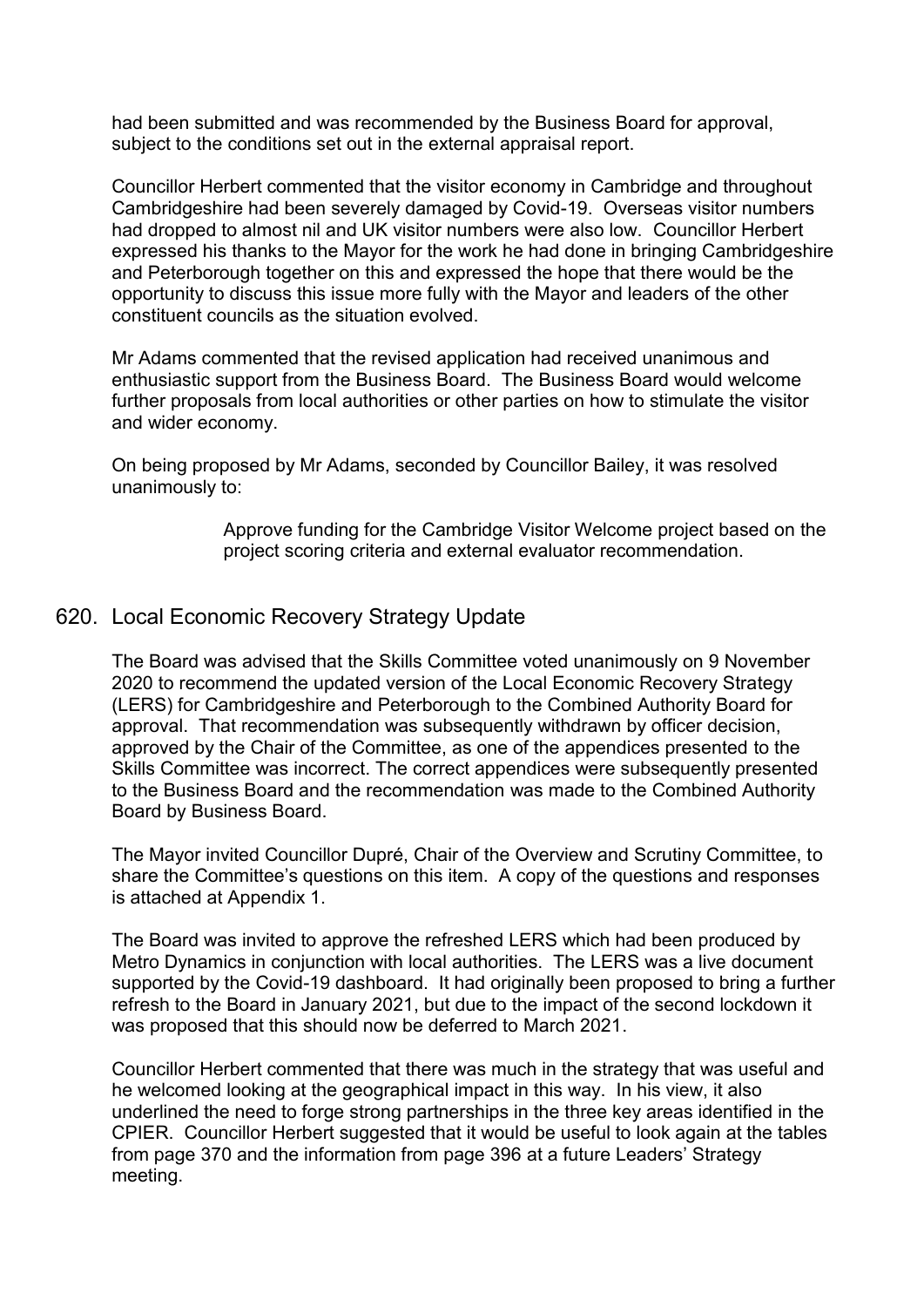On being proposed by Mr Adams, seconded by Councillor Boden, it was resolved unanimously to:

- a) Approve the updated version of the Local Economic Recovery Strategy (LERS) for Cambridgeshire & Peterborough.
- b) Note that the next Economic Recovery Strategy (LERS) for Cambridgeshire & Peterborough Refresh will be brought to the Board in March 2021, rather than January 2021 as previously proposed.

# 621. Business Board Annual Report 2019/20 and Annual Delivery Plan 2020/21

The Business Board was required to publish an annual report and annual delivery plan each year. Subject to their approval by the Combined Authority Board these would be submitted to the Department for Business, Energy and Industrial Strategy (BEIS).

Mr Adams stated his wish to place on record his thanks to the Director of Business and Skills and his team for their outstanding achievements during the past 12 months, particularly in the light of the significant additional work created around the response to Covid-19. These sentiments were echoed by the Mayor and the Board.

Councillor Boden commented that in his view productivity could not rise without addressing relative deprivation. He questioned how it was intended to measure outcomes and expressed concern that there might be an unreasonable expectation around quick wins. He further asked about when the relative deprivation in education that was experienced in the north of the county might be eliminated. The Director of Business and Skills stated that most of the ambitious goals in the Local Industrial Strategy (LIS) were based on the CPIER and were long-term goals. The programmes in place would begin to show initial outputs in the next 12 months, for example more people being engaged in training opportunities. The outcomes would probably be seen in 2021/22, for example as those who had been engaged in training either moved into employment or demonstrated career progression. Adult Education Budget (AEB) programmes had been focused on Fenland and Peterborough to address this differential together with interventions to create higher value jobs. The new University of Peterborough would also contribute to this. It was hoped that the signs of this should be visible in five years with real change being evident in 10 years. Mr Adams commented that this was not a problem with a quick fix and that the Business Board was seeking to tackle it on many fronts. He suggested it would be helpful to overlay a map of where investment was being made on the heat map of deprivation to look at how these compared.

On being proposed by Mr Adams, seconded by Councillor Bailey, it was resolved unanimously by those present to:

Approve the Business Board Annual Report for 2019-20 and Annual Delivery Plan for 2020-21, and for these to be published and formally submitted to the Department for Business, Energy & Industrial Strategy (BEIS).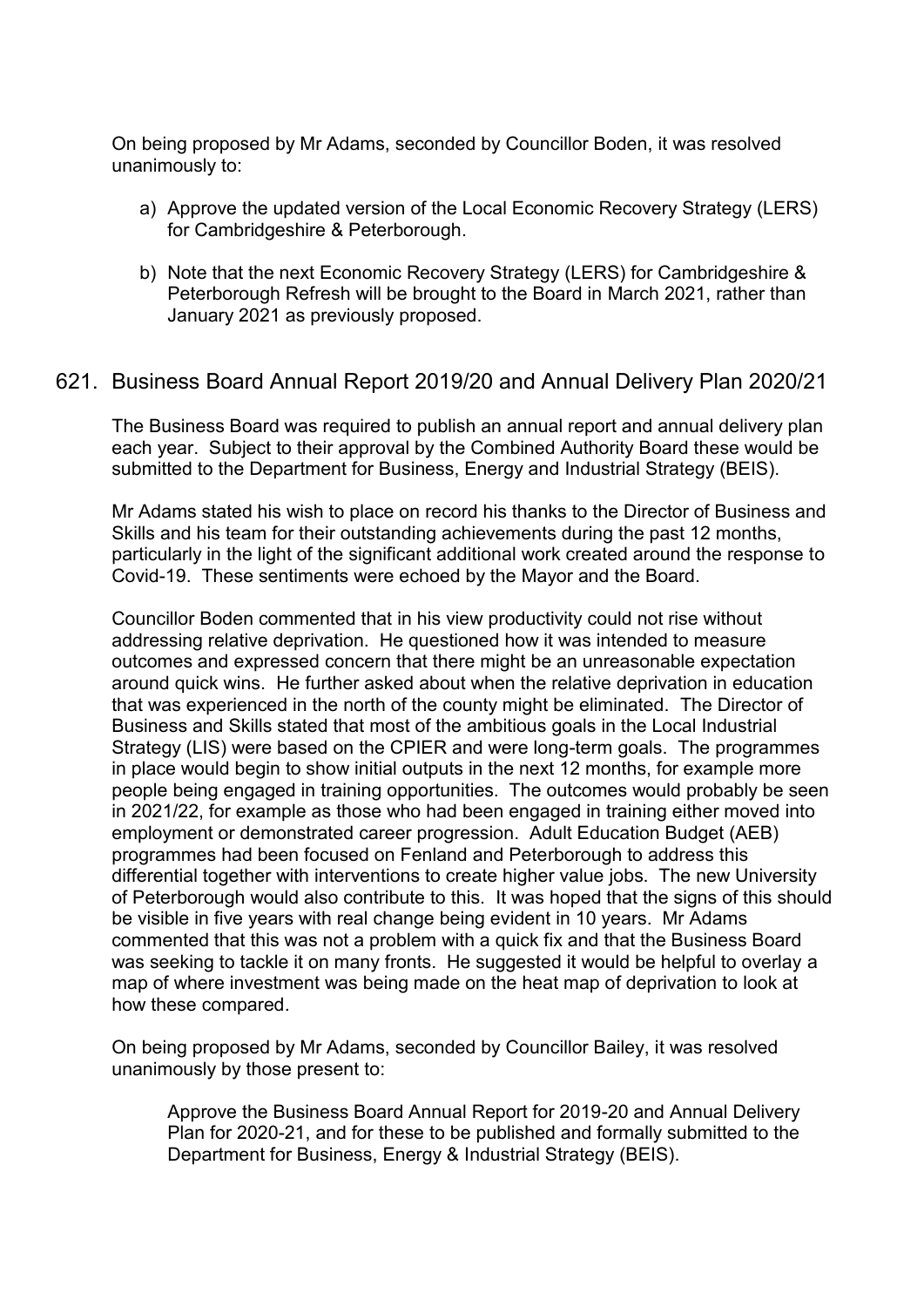# 622. iMET Project Local Growth Fund Recovery

The report contained seven appendices which were exempt from publication under Paragraph 3 of Part 1 of Schedule 12A of the Local Government Act 1972, as amended, in that it would not be in the public interest for this information to be disclosed - information relating to the financial or business affairs of any particular person, including the authority holding that information. The Mayor asked whether any member of the Board wished to discuss the information contained in the exempt appendices. No member expressed the wish to do so.

The Board's approval was sought of the partial recovery of the Local Growth Fund (LGF) investment into the iMET project which had now closed. Approval was also sought to re-focus use of the equipment for the benefit of current and future learners.

On being proposed by Mr Adams, seconded by Councillor Boden, it was resolved unanimously by those present to:

- a) Approve pursuing clawback of Local Growth Funding (LGF) in relation to the iMET Programme LGF investment, by selling the iMET building on the open market for a cash receipt back into the recycled Local Growth Funding budget, through agreements with Cambridge Regional College and the Landlord Urban and Civic;
- b) Approve the Combined Authority owning and disposing of the iMET building to effect claw-back, if required. It is not the intention of the transaction as currently envisaged that CPCA would take ownership of the iMET Building. If CPCA do take ownership, it would only be for a short period of time before the iMET is transferred to the end purchaser;
- c) Approve a refocussed Grant Funding Agreement between Cambridge Regional College and the Combined Authority and that final sign-off of that agreement, in relation to the iMET equipment being retained and utilised by Cambridge Regional College to continue delivering learner outputs, is delegated to the Director Business and Skills in consultation with the s73 Officer and the Lead Member for Investment and Finance;
- d) Delegate authority to the Director Business and Skills, in consultation with the Section 73 Officer, the Monitoring Officer and the Lead Member for Investment and Finance, to finalise the form and then sign-off the Surrender or Assignment Option Agreement between Cambridge Regional College and the Combined Authority, once full and final agreement with the landlord has been achieved; and
- e) Delegate authority to the Director Business and Skills in consultation with the Section 73 Officer, Monitoring Officer and the Lead Member for Investment and Finance to finalise Heads of Terms on an agreement with the landlord of the iMET building, which in turn facilitates the final sign-off of the option agreement with Cambridge Regional College.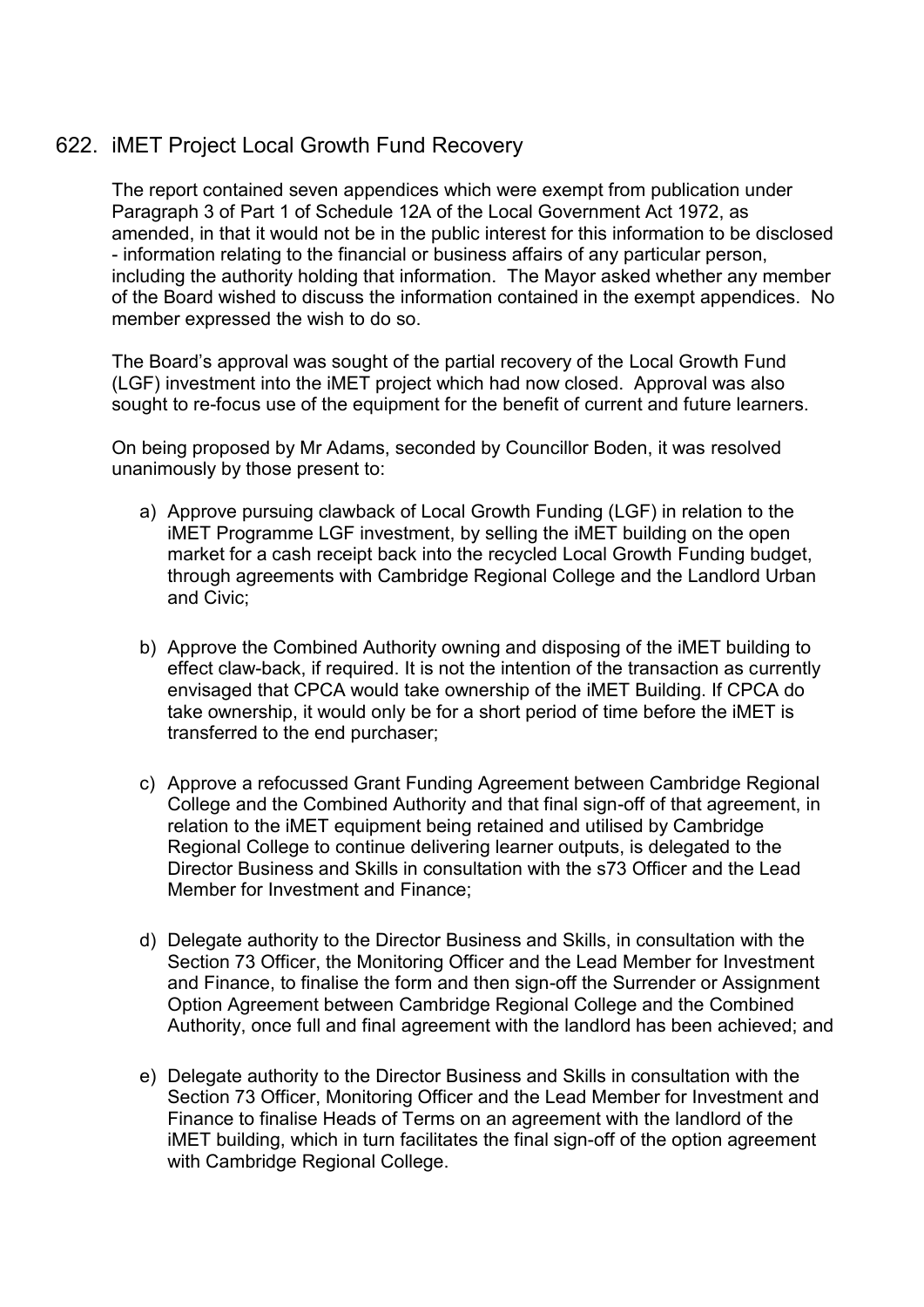# 623. Kickstart Scheme

The Board's approval was sought to the Business Growth Service acting as a gateway organisation to administer the Kickstart Scheme in Cambridgeshire and Peterborough and as the primary referral partner for any Kickstart requests via the Combined Authority. The recommendations had been endorsed unanimously by the Skills Committee on 9 November 2020 and by the Business Board on 10 November 2020.

On being proposed by Mr Adams, seconded by Councillor Bailey, it was resolved unanimously by those present to:

- a) Approve the Business Growth Service to act as a Gateway Organisation to administer the Kickstart Scheme for the Cambridgeshire and Peterborough area; and
- b) Approve the Business Growth Service as the primary referral partner for any Kickstart requests via the CPCA.
- 624. Keeping Christmas Kind

The Mayor exercised his discretion as chair to accept a request from the Acting Police and Crime Commissioner to advise the Board about a 'Keeping Christmas Kind' toolkit which had been produced in response to the rise in verbal and physical abuse being experienced both locally and at national level by shop workers. Further details were available on the [Police and Crime Commissioner's website.](https://www.cambridgeshire-pcc.gov.uk/police-commissioner-calls-for-people-to-keepchristmaskind-when-shopping/) 

(Mayor James Palmer)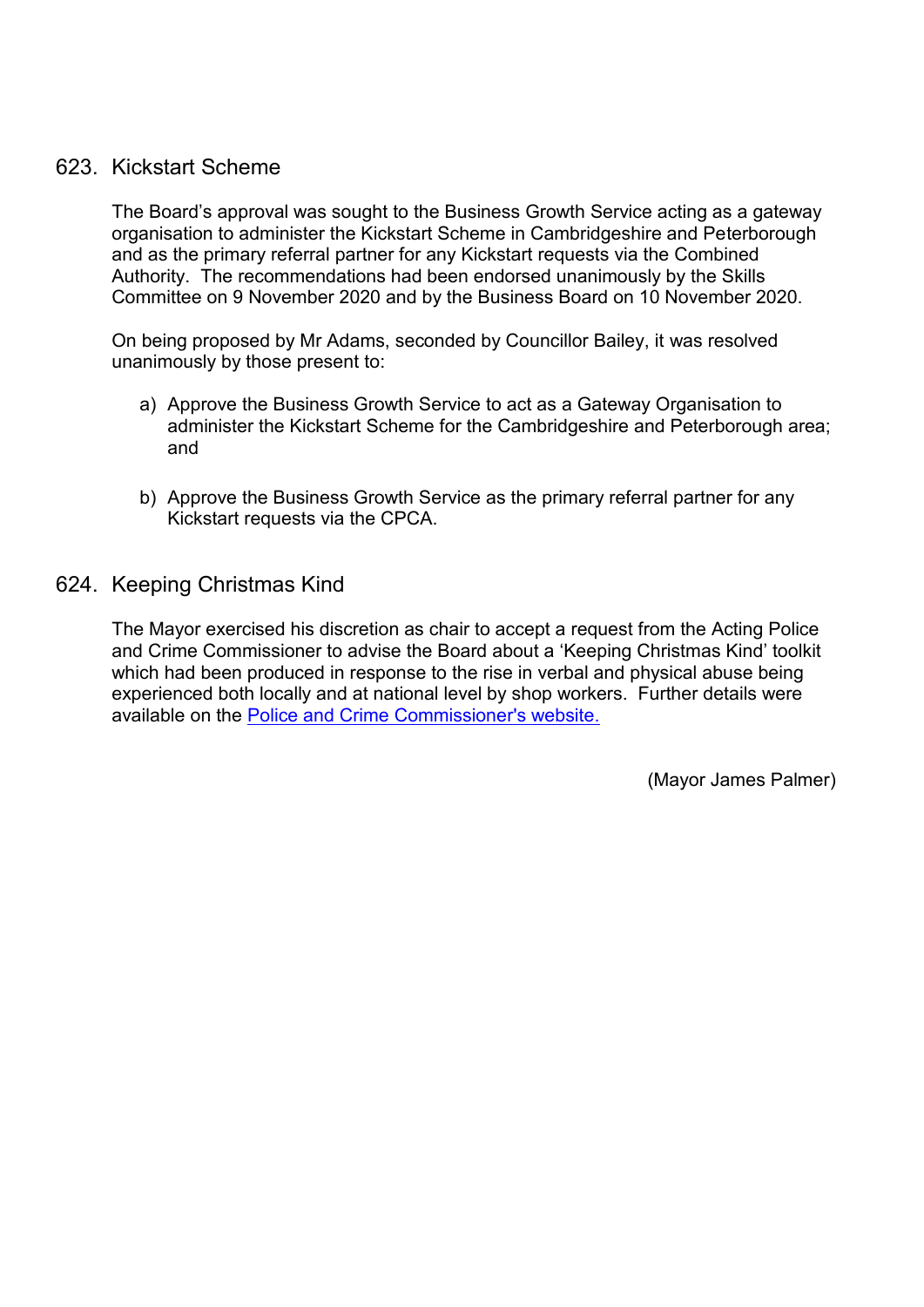# Overview and Scrutiny Committee questions to the Combined Authority Board: 25 November 2020

# **Item 1.7 Appointment of Chief Executive of ONE CAM Limited**

Q: Can the process for the level of remuneration to be received by the Chief Executive of One CAM Limited be evidenced and justified?

*A: The remuneration for the post of the Chief Executive Officer of One CAM Limited was established in consultation with the appointed external executive search consultants. They have significant experience in the recruitment of Chief Executive Officers, specifically in relation to major infrastructure projects.* 

*At the final interview stage, of the candidates selected, three of the four candidates had existing or last job salary and bonus packages significantly in excess of the maximum salary offered for this post. So the remuneration being offered is significant, but the reality is that this is a very competitive sector and there are other organisations offering more.*

### **Item 2.2 Draft 2021-22 Budget and MTFP to 2024-25 for Public Consultation**

Is there any indication of when we might expect to see the strategy underlying the financial figures extrapolated beyond 2021/22?

*A: There is a section devoted to each Directorate in the main body of the draft budget and Medium Term Financial Plan report which outlines the strategic approach to deliver the vision and growth ambition of the Combined Authority through 2021/22 and beyond. These sections also refer to other Combined Authority Strategies such as the Local Transport Plan, the Skills Strategy, the Housing Strategy and the Local Economic Recovery Strategy.* 

The staffing budget shows a 2% pay award and increments for performance related pay. Given the expected announcement of a public sector pay freeze is the CPCA expecting to proceed with this pay award?

*A: In previous years the Combined Authority has followed the pay agreement reached between the National Employers and the NJC Trade Union side on rates of pay. We will monitor any government announcement on a possible public sector pay freeze, but*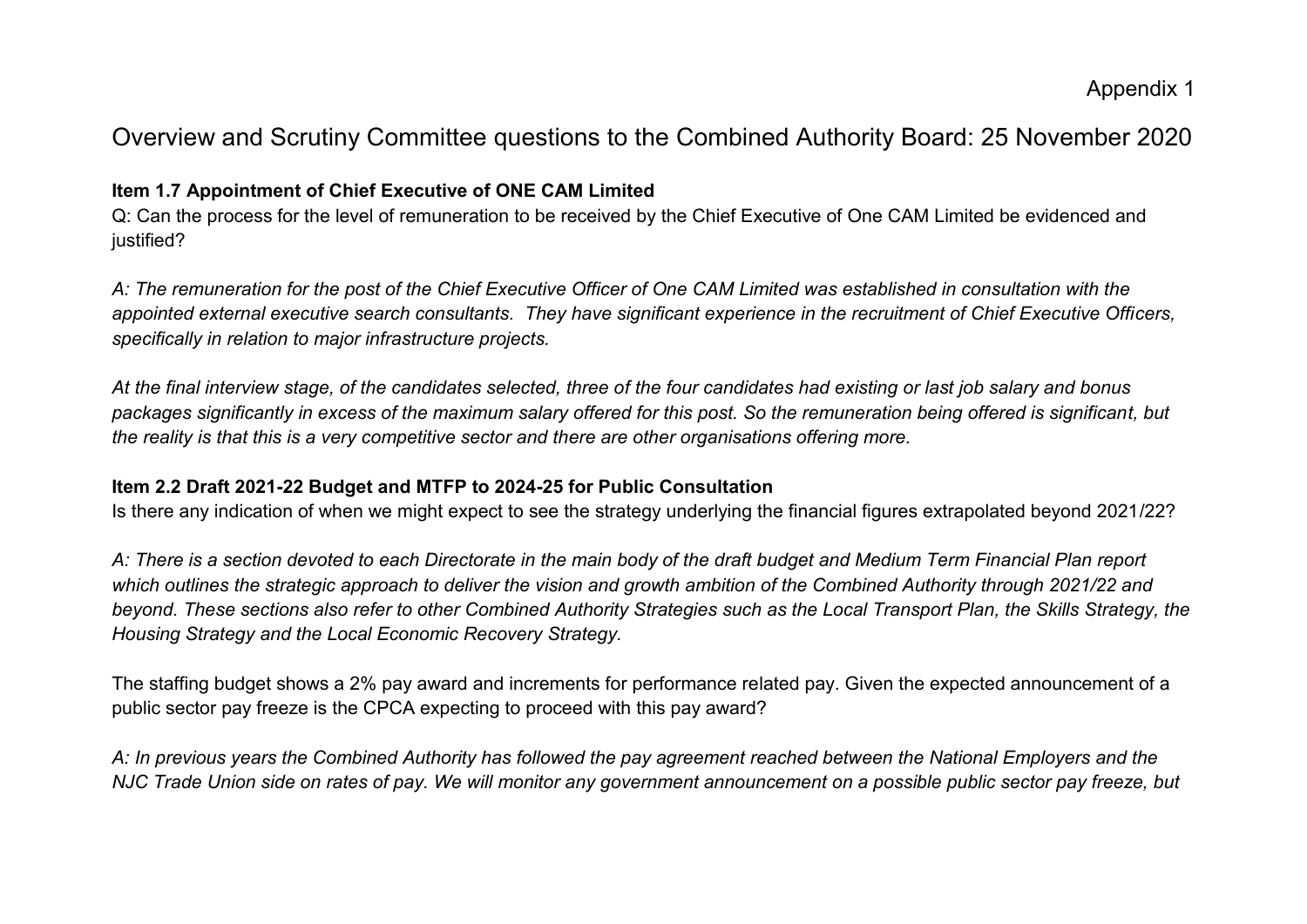*at this stage it is prudent to make provision for a cost of living pay award in the staffing budget. If an announcement is made for a public sector pay freeze, the same rules will apply to the CPCA as all other public sector bodies.*  There are revenue proposals referencing EU funds up to 2023-24. Are these funds received prior to Brexit and will they be received post-Brexit?

*A: The EU funding identified relates to three project proposals which have been approved by the relevant EU bodies with funding packages over multiple years as identified in the MTFP. There is no risk that these funds would not be available regardless of whether the UK leaves the current transition period with an EU trade deal or not, as the UK Government has guaranteed to replace the funding should it not be possible to claim it from the EU after the transition period.* 

#### **Item 4.1 CAM Special Purpose Vehicle**

Given the expected announcement of a public sector pay freeze is it appropriate that an annual salary of £40,000 per annum is awarded to non-executive directors? Can the O&S Committee have some background to the process justifying this level of remuneration?

*A: The CAM will be vital in supporting our economy and vital to the UK's industrial future. It is a project of national significance.* 

*To build this game-changing public transport, we need the best people. The recommended non-executive directors have a wealth of experience in building major projects, managing big budgets and with a record of exceptional leadership across business and the public sector. Securing funding and financing for the CAM is precisely one of the key areas where they will be able to support in the scheme's delivery.*

*I'm pleased that this recruitment process has resulted in recommending appointees of this calibre and proves just what a draw the CAM is, and will continue to be, for the kinds of talented people we need to build it.* 

*The remuneration of £40,000 was discussed with the candidates during the recruitment process and is in line with payments to other non-executive directors as shown by the recent 2020 Non-Executive Director's survey by the Quoted Companies Alliance. The benefits that will be realised by CAM will be many times the money invested, and will be felt for generations to come.*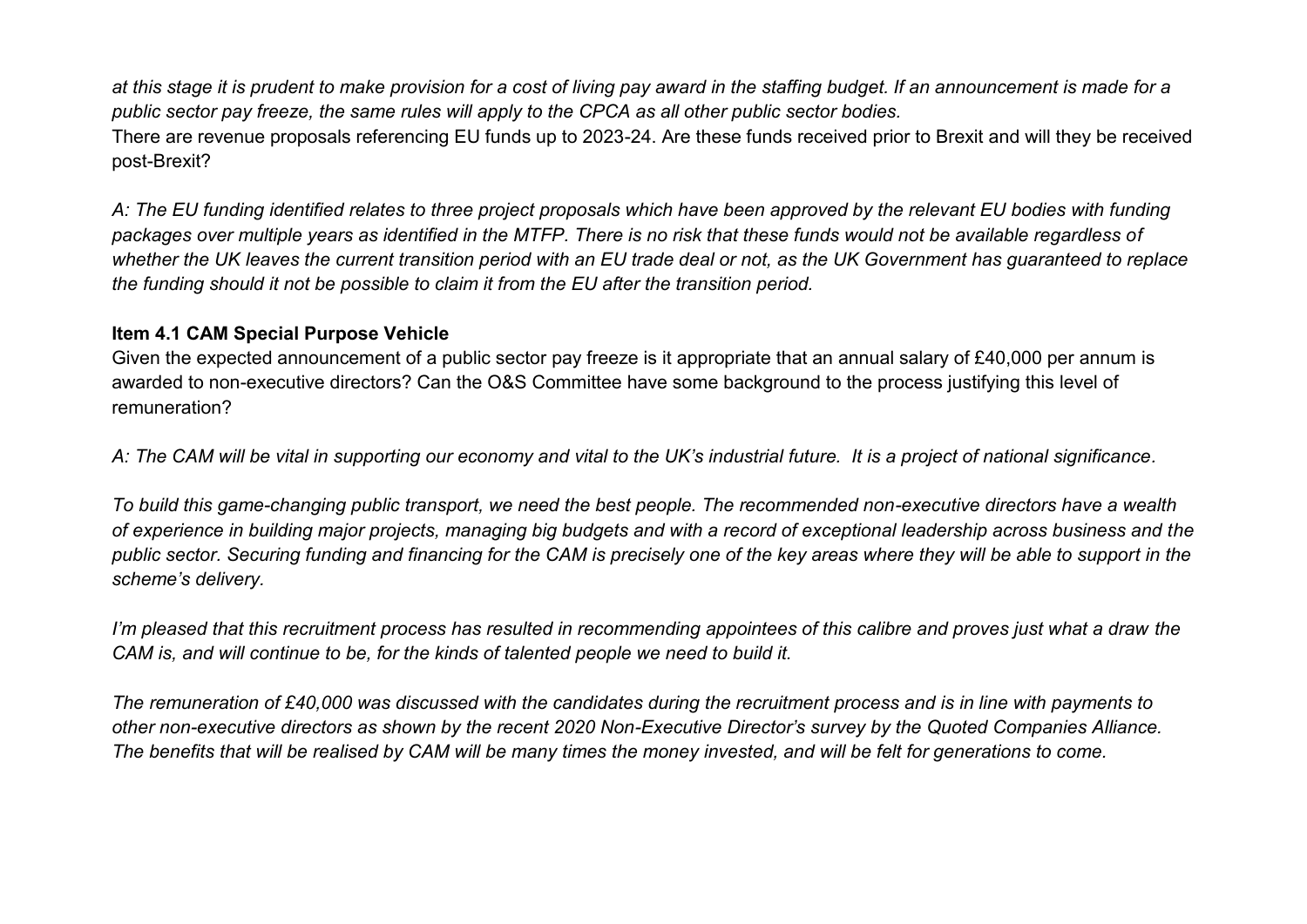How does the Board justify the level of funding on a project that is currently speculative; and what level of recompense is likely if the project does not happen?

*A: The CPIER report evidenced the fast rate of economic and employment growth in our region, and highlighted the importance of planning now to ensure that strong growth will be sustainable beyond 2030. The CAM is the transport network that will deliver that growth. As I have already said the CAM will be vital in supporting our economy and is vital to the UK's industrial future. It is a project of national significance.* 

*The CPCA makes no apology for having an ambitious vision for our area and we are willing to invest in the best people and structures to deliver that. Our transport system will be a smart, zero carbon network, which also opens opportunities for quality housing developments built on green, sustainable principles.* 

*It is perfectly normal for projects at a phase of delivery similar to CAM to not have secured every pound needed for delivery. What the CAM company and the Combined Authority is here to do, is make things happen. We are building the case for investment in schemes which will support people and our economy for decades to come. We are continuing to develop all aspects of the CAM programme, including funding and financing, and working with our new chairman, non-executive directors and our partners, including in Government, to attract the investment we need.* 

*It is a huge challenge to deliver the solutions needed by Cambridgeshire and Peterborough and to implement the recommendations of the CPIER report. This is not the way that councillors are used to seeing transport schemes delivered by local government, but this is how it is done nationally and internationally to deliver innovative transport solutions.* 

#### **Item 4.6 Devolution Deal, Gainshare Gateway Review and Combined Authority Prospectus**

(Appendix 1: 1) Are we realistically still considering doubling GVA?

*A: We were ahead of the trajectory required to double GVA when the Covid shock took place. There are 22 years of the Devolution Deal to go and every prospect that the economy can recover recent momentum and get back on trajectory over that time. The fundamental competitive advantages that make Cambridgeshire and Peterborough one of the UK's global economic assets remain intact.*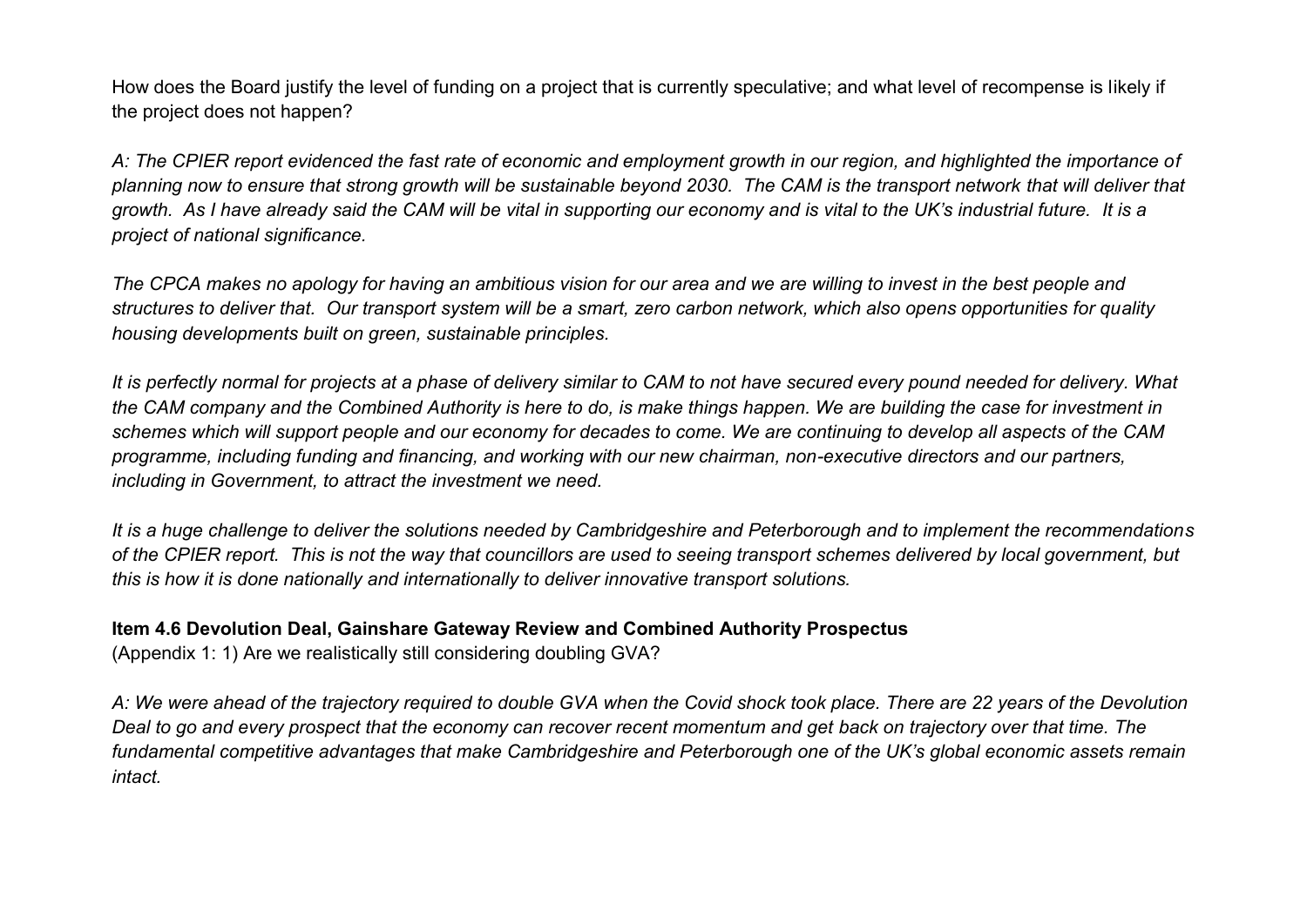(Appendix 1: 4) When will material be placed in the public domain arising from the work of the Public Sector Reform Commission?

*A: Discussions are continuing with the Commission to enable findings from its work to be published soon.* 

(Appendix 1: 6) How does the Board define world-class connectivity and how will we know something is world-class?

*A: The Combined Authority's programme of infrastructure improvements such as the CAM is based on new technology and innovative design, including requirements for digital infrastructure and net zero compatibility, and is intended to sustain the international competitiveness of the Cambridgeshire and Peterborough economy. The acid test and the benchmark of whether our investments are world class is whether our area continues to attract global investors in the future.* 

(Appendix 1:18) When will the impasse be resolved in terms of holding back £45m of the £100m housing fund? If this is not resolved how will this affect the delivery of the commitment? When will it be made clear whether March 2021 or March 2022 that is the end date for the £100m scheme?

*A: We have received no indication from MHCLG that we will not receive the outstanding £45m of funding for the remainder of our housing programme. Mayor James Palmer met with Luke Hall MP, Minister of State for Housing, Communities and Local Government last week to update him on the Mayoral Combined Authority work to spearhead our innovative and exciting regional housing programme. The Minister was supportive of the Combined Authorities approach and confirmed that decisions from the review with MHCLG were imminent. We are expecting confirmation of the housing programme end date at the same time.* 

(Appendix 1: 14) When will the Joint Assets Board will be established?

(Appendix 1: 34) This is not, as yet, implemented; can the O&S Committee have an update please?

(Appendix 1: 35) What are the Combined Authority's expectations for a second Devolution Deal?

(Appendix 1: 39) What is happening on the government's proposals on business rate reform and what are the implications for the Combined Authority of not proceeding?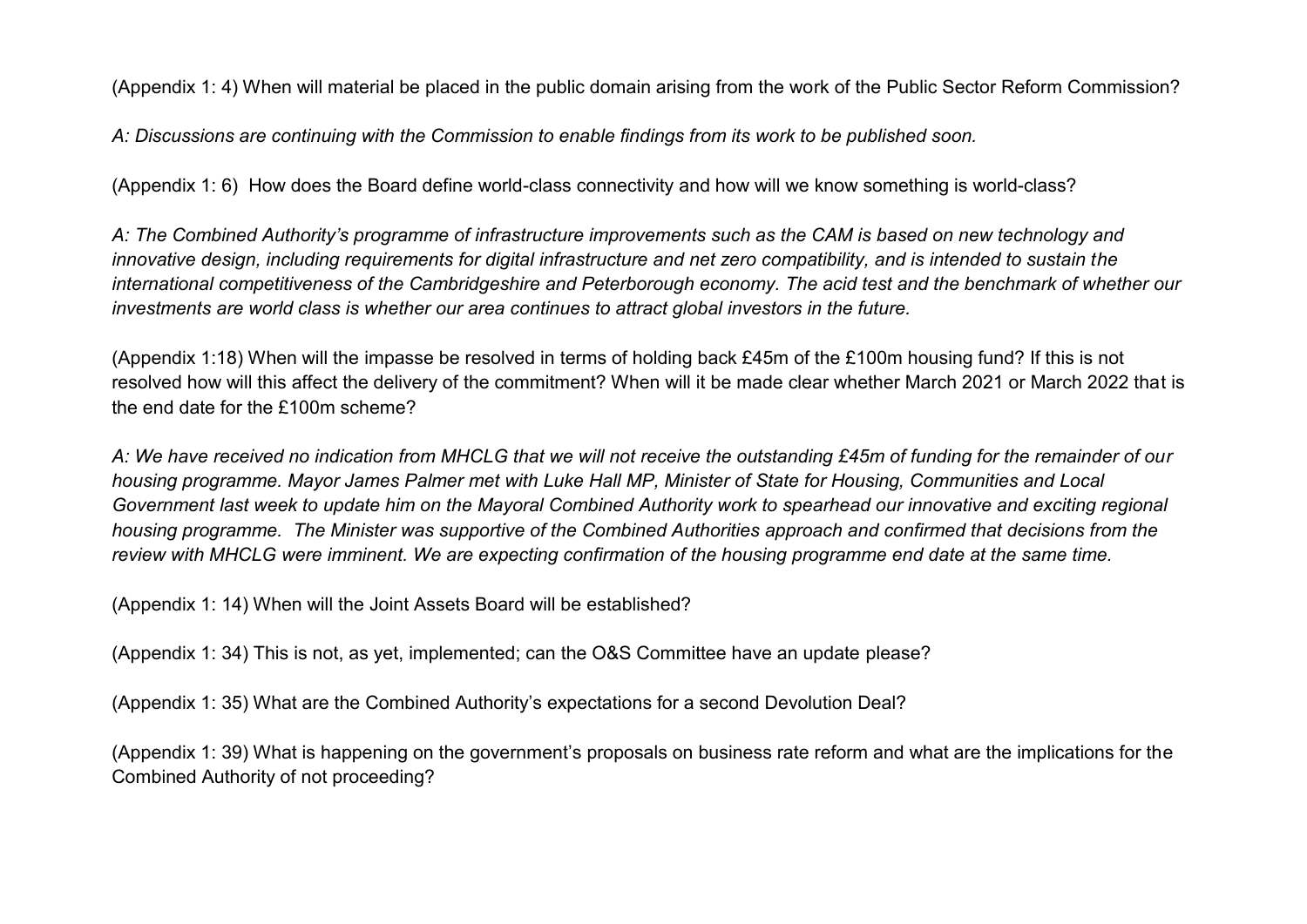(Appendix 1: 41) What is happening on the devolution of strategic planning powers to the Mayor and what is the likely impact?

(Appendix 1: 43) What is happening on forming an Education Committee with the Regional Schools Commissioner and other key education stakeholders and what is the likely impact?

(Appendix 1: 46) What is happening on the work with government to explore a more integrated pathway of service delivery for the causes of offending behaviour early to reduce the use of courts and prisons and what is the likely impact?

(Appendix 1:53) Could the O&S Committee have an update on the work with local partners to consider how best to establish a subnational transport body?

(Appendix 1:58) Does this commitment now refer to the Government White Paper on Planning for the Future or something entirely different?

(Appendix 1: 69) The DfE did not include the Combined Authority in Area Reviews, as the process was considerably advanced by the time the Combined Authority was established in March 2017. The last of the Area Reviews were concluded in August 2017, but this commitment is described as 'Not yet implemented by Government'. Could the O&S Committee have an update on what the Combined Authority expects to happen now?

*A: Summary updates on these items, where available, are provided in Appendix 1 to the Board paper which the O&S Committee considered earlier this week. The Board is being invited to begin regular progress reporting on the Devolution Deal Commitments which have not yet been implemented. The Overview and Scrutiny Committee will be involved in that regular update process.* 

#### **Item 5.1 Local Transport Plan CAM Sub Strategy**

What does the Board envisage the role of the Greater Cambridge Partnership to be in this as that body is barely mentioned in the report?

*A: The Greater Cambridge Partnership is a partner of the CPCA in the delivery of the CAM. The GCP is a partnership of the three Councils who were successful in securing a City Deal for our area. As such it is a joint committee and delivery team set up by those three Councils to deliver on the commitments they agreed with Government.*